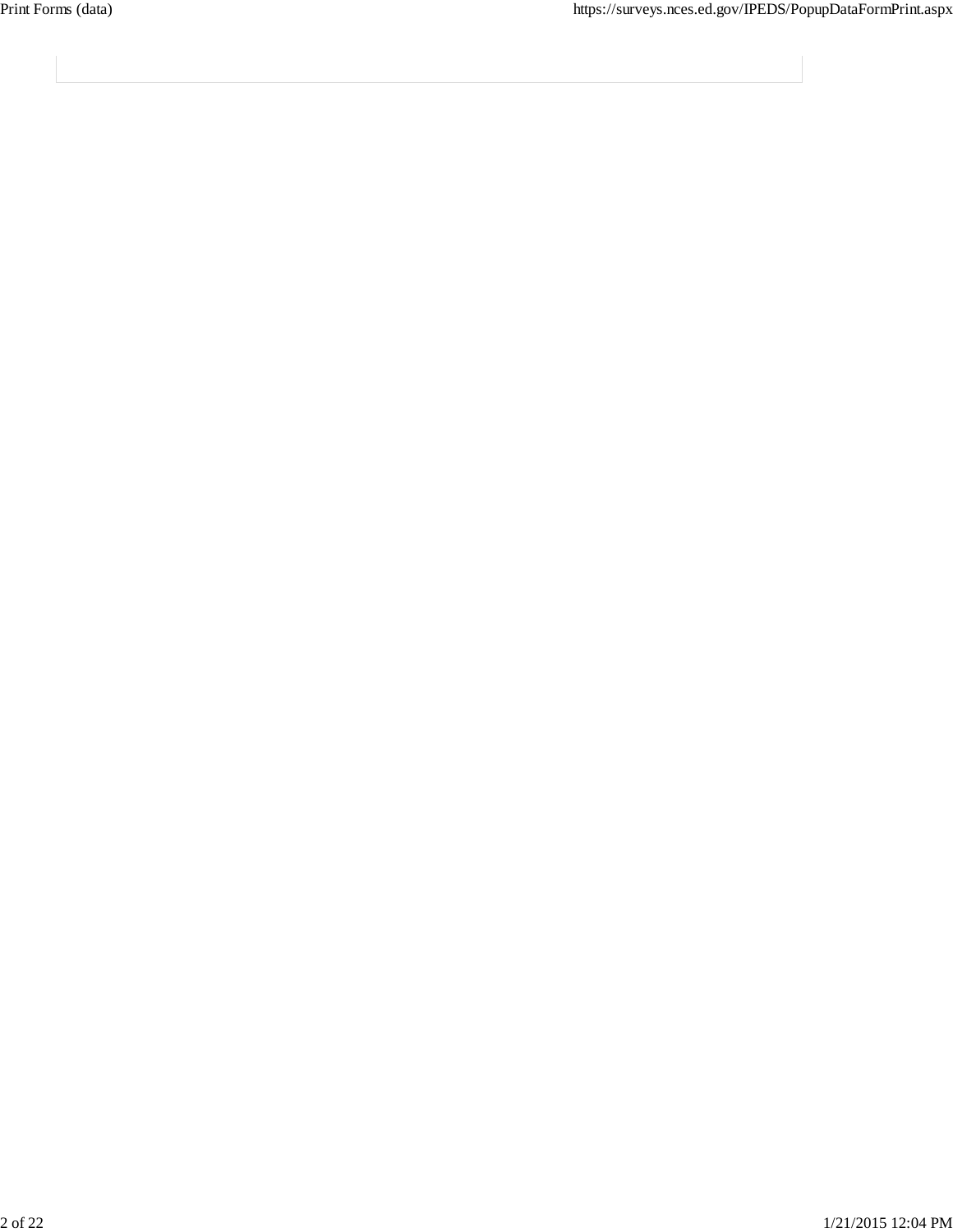384 **521**

#### Institution: Parkland College (147916) November 2012 12: P1479161 **Section 1: Part A Part A - Establish Your Groups** Part A establishes the number of students in various groups. Note that the numbers on this screen will be carried forward to other parts of the Student Financial Aid component. **In the fields below, report the number of students in each of the following groups.** *B* Fall **2013 YOUR PRIOR YEAR DATA Fall 2012** <sup>01</sup> **Group 1** All <u>undergraduate</u> students 8,679<br>All <u>undergraduate</u> students <sup>02</sup> **Group 2** Of those in Group 1, those who are <u>full-time</u>, first-time degree/certificate-seeking 675 675 02a students, or grant or scholarship aid from the federal government, state/local Of those in Group 2, those who were awarded any Federal Work Study, loans to government, the institution, or other sources known to the institution 459 **569** 02b scholarship aid from the federal government, state/local government, or the Of those in Group 2, those who were awarded any loans to students or grant or institution 440 **556** 03 **Group 3** Of those in Group 2, those who paid the in-state or in-district tuition rate and were awarded grant or scholarship aid from the federal government, state/local government, or the institution 346 **444 Group 4**

04 Of those in Group 2, those who paid the in-state or in-district tuition rate and were

awarded any Title IV federal student aid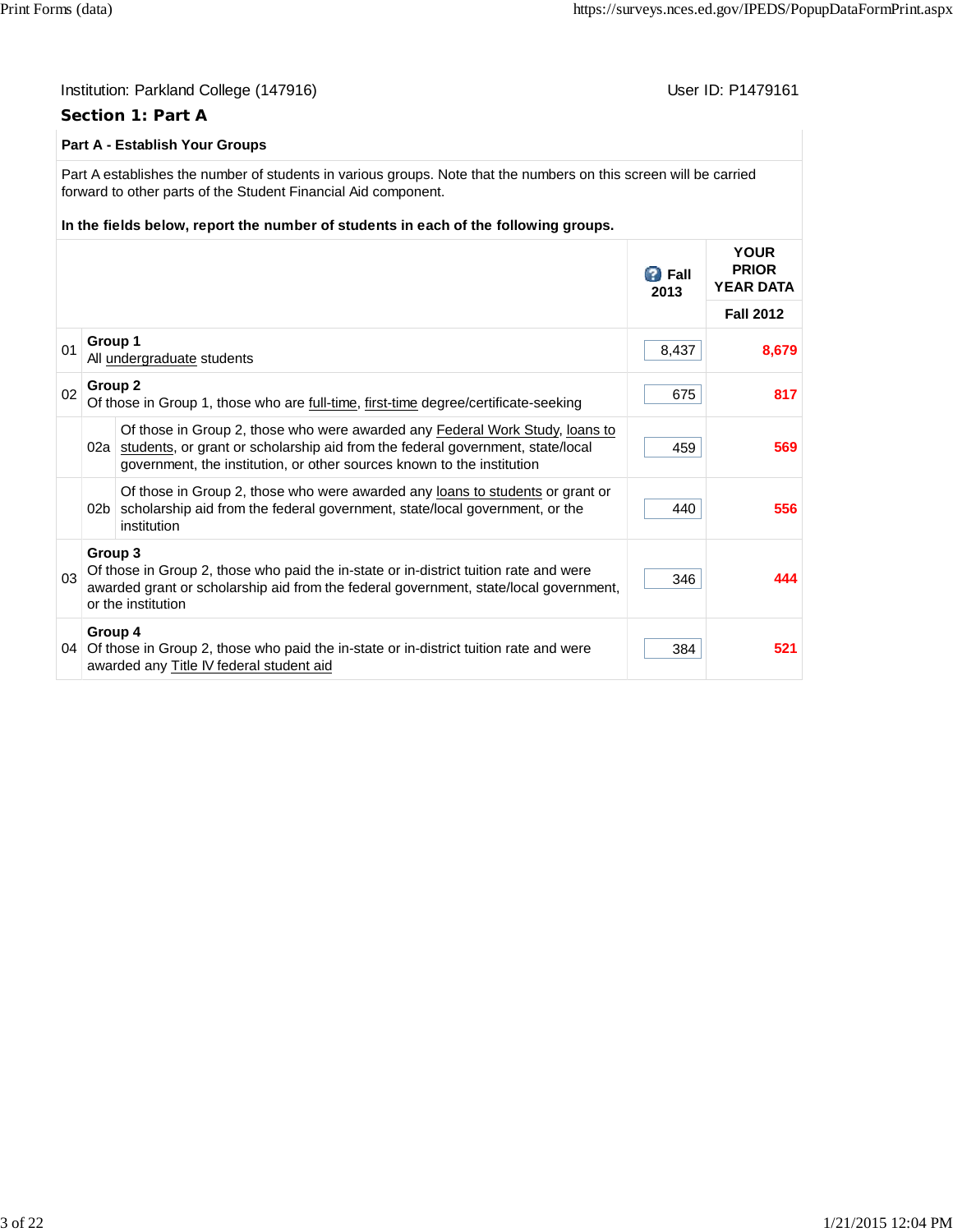#### **Section 1: Part B**

#### **Part B - Enter Information About Group 1**

Part B includes information about Group 1. Group 1 students are all undergraduate students enrolled in Fall 2013.

For this part, report:

| <b>For These Students</b>                                                                                                                 | The Following Type(s) of Aid                                                                                                                                                                                                                                                                                             | <b>Awarded in This Period</b>              |
|-------------------------------------------------------------------------------------------------------------------------------------------|--------------------------------------------------------------------------------------------------------------------------------------------------------------------------------------------------------------------------------------------------------------------------------------------------------------------------|--------------------------------------------|
| • All undergraduate students<br>enrolled in Fall 2013                                                                                     | • Grant or scholarship aid<br>from the federal<br>government<br>• Grant or scholarship aid<br>from state/local<br>government<br>• Grant or scholarship aid<br>from the institution<br>• Grant or scholarship aid<br>from other sources known<br>to the institution<br>• Loans to students from<br>the federal government | • Any time during academic<br>year 2013-14 |
| In the fields below, report the number of Group 1 students and the total amount of aid awarded to these<br>students for each type of aid. |                                                                                                                                                                                                                                                                                                                          |                                            |
| <b>Information from Part A:</b>                                                                                                           |                                                                                                                                                                                                                                                                                                                          | <b>Fall 2013</b>                           |
| Group 1<br>All undergraduate students                                                                                                     |                                                                                                                                                                                                                                                                                                                          | 8,437                                      |

(This number is carried forward from Part A, Line 01.)

| Aid Type        |                                                                                                                                                       | 2013-14                                                     |                                                                     |                                                                     |                                                               |  |  |
|-----------------|-------------------------------------------------------------------------------------------------------------------------------------------------------|-------------------------------------------------------------|---------------------------------------------------------------------|---------------------------------------------------------------------|---------------------------------------------------------------|--|--|
|                 |                                                                                                                                                       | Number of<br>Group 1<br>students who<br>were awarded<br>aid | Percentage of<br><b>Group 1 students</b><br>who were<br>awarded aid | <b>Total amount of</b><br>aid awarded to<br><b>Group 1 students</b> | Average<br>amount of aid<br>awarded to<br>Group 1<br>students |  |  |
| 01              | Grant or scholarship aid from the<br>federal government, state/local<br>government, the institution, and<br>other sources known to the<br>institution | 3,020                                                       | 36                                                                  | 12,739,846                                                          | 4,218                                                         |  |  |
| 02              | Pell grants                                                                                                                                           | 2,782                                                       | 33                                                                  | 10,081,269                                                          | 3,624                                                         |  |  |
| 03 <sup>1</sup> | Federal student loans                                                                                                                                 | 2,328                                                       | 28                                                                  | 9,382,433                                                           | 4,030                                                         |  |  |
|                 | <b>1966</b> Variance that the annual halance to marrials against fan data conduction annual about These contents                                      |                                                             |                                                                     |                                                                     |                                                               |  |  |

 **You may use the space below to provide context for data you've reported above. These context notes may be posted on the College Navigator website and should be written to be understood by students and parents.**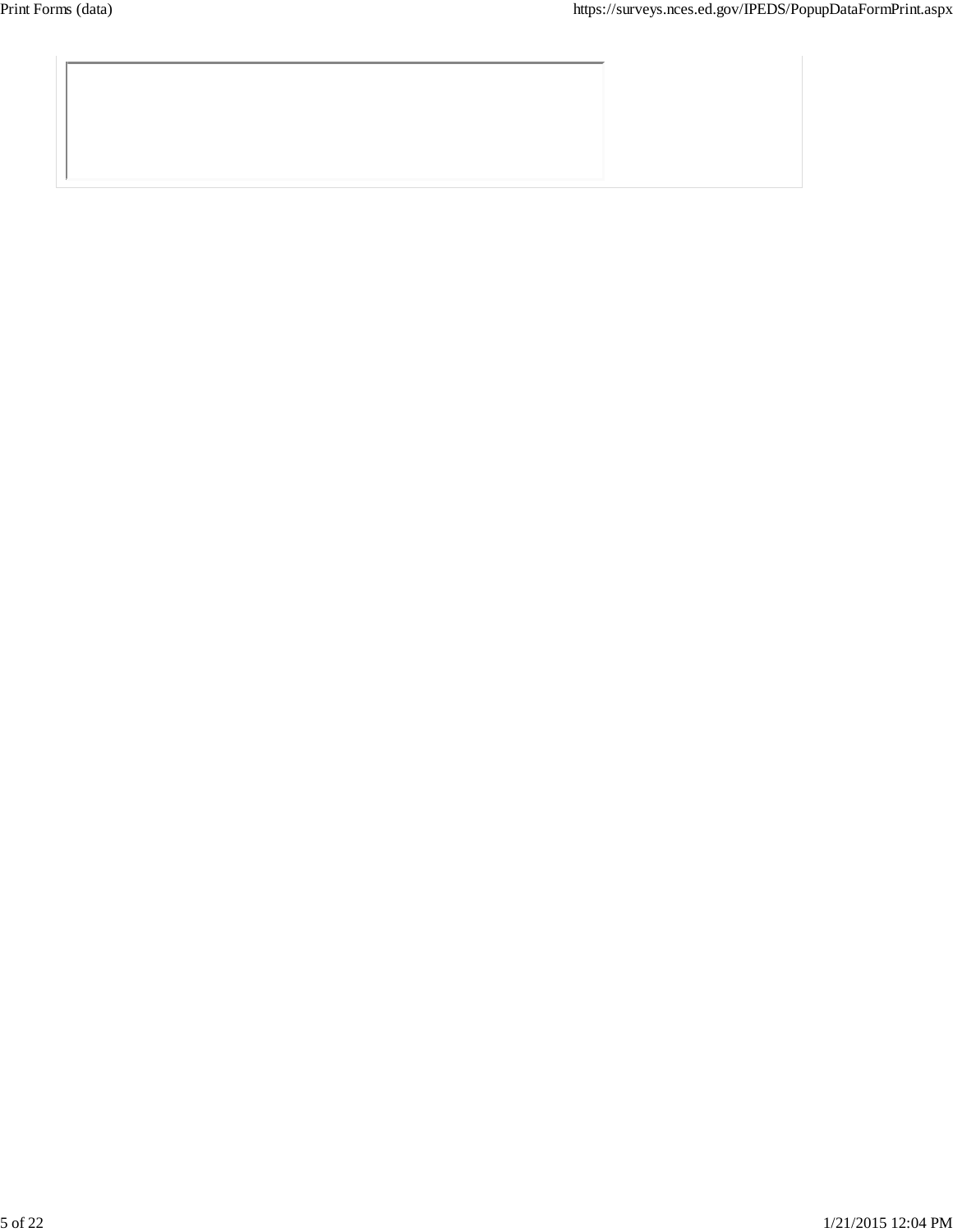|                                                                                                                                                   | Part C, Page 1 - Enter Information about Group 2                                                                                                                      |                                                                                                                                                                                                                                       |                                         |                                          |                                          |  |  |
|---------------------------------------------------------------------------------------------------------------------------------------------------|-----------------------------------------------------------------------------------------------------------------------------------------------------------------------|---------------------------------------------------------------------------------------------------------------------------------------------------------------------------------------------------------------------------------------|-----------------------------------------|------------------------------------------|------------------------------------------|--|--|
|                                                                                                                                                   | Part C includes information about Group 2. Group 2 students are all full-time, first-time degree/certificate-seeking<br>undergraduate students enrolled in Fall 2013. |                                                                                                                                                                                                                                       |                                         |                                          |                                          |  |  |
|                                                                                                                                                   |                                                                                                                                                                       | In the fields below, report the number of Group 2 students paying in-district, in-state, and out-of-state tuition<br>rates. If your institution does not offer different rates, report all students as paying in-state tuition rates. |                                         |                                          |                                          |  |  |
|                                                                                                                                                   |                                                                                                                                                                       | <b>Information from Part A:</b>                                                                                                                                                                                                       |                                         | <b>Fall 2013</b>                         |                                          |  |  |
| Group <sub>2</sub><br>Full-time, first-time degree/certificate-seeking<br>undergraduates<br>(This number is carried forward from Part A, Line 02) |                                                                                                                                                                       |                                                                                                                                                                                                                                       |                                         |                                          | 675                                      |  |  |
|                                                                                                                                                   |                                                                                                                                                                       |                                                                                                                                                                                                                                       |                                         |                                          | <b>YOUR PRIOR</b><br><b>YEAR DATA</b>    |  |  |
|                                                                                                                                                   |                                                                                                                                                                       | <b>Group 2 students:</b>                                                                                                                                                                                                              | <b>Fall 2013</b>                        |                                          | <b>Fall 2012</b>                         |  |  |
|                                                                                                                                                   |                                                                                                                                                                       |                                                                                                                                                                                                                                       | Number of<br>Group 2<br><b>students</b> | Percentage of<br><b>Group 2 students</b> | Percentage of<br><b>Group 2 students</b> |  |  |
| 01                                                                                                                                                |                                                                                                                                                                       | 01a   paying in-district tuition rates                                                                                                                                                                                                | 406                                     | 60                                       | 51                                       |  |  |
|                                                                                                                                                   | 01b                                                                                                                                                                   | paying in-state tuition rates                                                                                                                                                                                                         | 216                                     | 32                                       | 40                                       |  |  |
|                                                                                                                                                   |                                                                                                                                                                       | 01c   paying out-of-state tuition rates                                                                                                                                                                                               | 53                                      | 8                                        | 8                                        |  |  |
|                                                                                                                                                   |                                                                                                                                                                       | Unknown (calculated value)<br>01d This value is calculated using the following<br>formula: [A02-(C01a+C01b+C01c)]                                                                                                                     | 0                                       | 0                                        | $\bf{0}$                                 |  |  |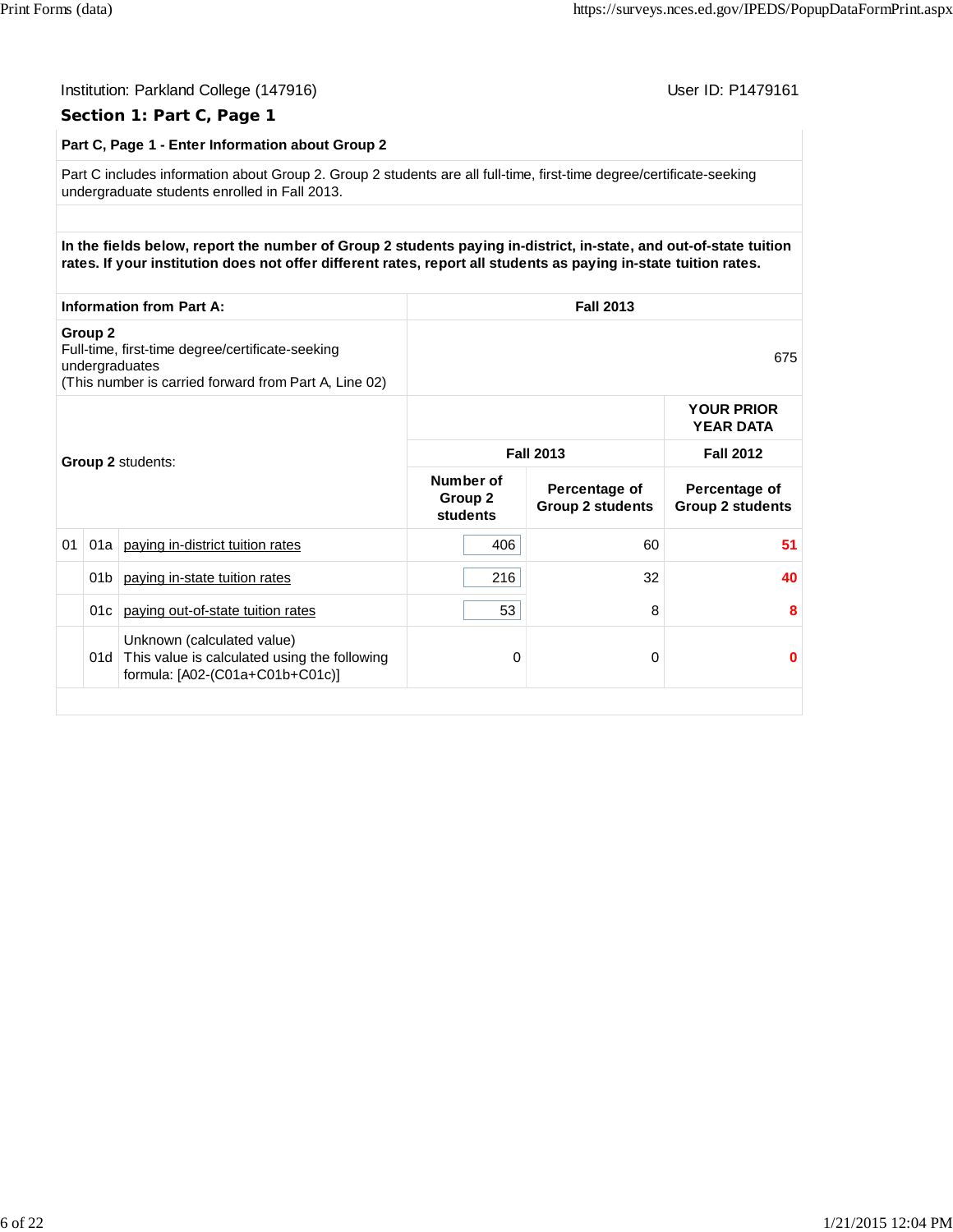#### Institution: Parkland College (147916) November 2012 12: P1479161

#### **Section 1: Part C, Page 2**

#### **Part C, Page 2 - Enter Information about Group 2**

Part C includes financial aid information about Group 2. Group 2 students are all full-time, first-time degree/certificateseeking undergraduate students enrolled in Fall 2013.

For this part, report:

| <b>For These Students</b>                                                                                | The Following Type(s) of Aid                                                                                                                                                                                                                                                                                                                                                                                                                                                    | <b>Awarded in This Period</b>                                                                                                                              |
|----------------------------------------------------------------------------------------------------------|---------------------------------------------------------------------------------------------------------------------------------------------------------------------------------------------------------------------------------------------------------------------------------------------------------------------------------------------------------------------------------------------------------------------------------------------------------------------------------|------------------------------------------------------------------------------------------------------------------------------------------------------------|
| • Full-time, first-time<br>degree/certificate-seeking<br>undergraduate students enrolled<br>in Fall 2013 | • Grant or scholarship aid<br>from the federal<br>government<br>• Grant or scholarship aid<br>from state/local<br>government<br>• Grant or scholarship aid<br>from the institution<br>• Loans to students from the<br>federal government and<br>from other sources,<br>including private or other<br>loans<br>• Do not include grant or<br>scholarship aid from<br>private or other sources<br>• Do not include PLUS loans<br>or loans made to anyone<br>other than the student | • Any time during<br>academic year<br>2013-14<br>• For program<br>reporters, this is the<br>aid year period from<br>July 1, 2013 through<br>June 30, 2014. |

**In the fields below, report the number of Group 2 students and the total amount of aid awarded to these students for each type of aid. Enter unduplicated student counts within a category (e.g., Pell grants). However, a student can appear in more than one aid category.**

| <b>Information from Part A:</b>                                                                                                                                                                                                                                                                                   |  | <b>Fall 2013</b>                                          |
|-------------------------------------------------------------------------------------------------------------------------------------------------------------------------------------------------------------------------------------------------------------------------------------------------------------------|--|-----------------------------------------------------------|
| Group 2<br>Full-time, first-time degree/certificate-seeking undergraduates<br>(This number is carried forward from Part A, Line 02)                                                                                                                                                                               |  | 675                                                       |
| Group 2a<br>Of those in Group 2, those who were awarded any Federal Work<br>Study, loans to students, or grant or scholarship aid from the<br>federal government, state/local government, the institution, or<br>other sources known to the institution<br>(This number is carried forward from Part A, Line 02a) |  | 459                                                       |
| Group 2b<br>Of those in Group 2, those who were awarded any loans to<br>students or grant or scholarship aid from the federal government,<br>state/local government, or the institution<br>(This number is carried forward from Part A, Line 02b)                                                                 |  | 440                                                       |
| Group 3<br>Of those in Group 2, those who were awarded grant or<br>scholarship aid from the federal government, state/local<br>government, or the institution                                                                                                                                                     |  | 346                                                       |
| Aid Type                                                                                                                                                                                                                                                                                                          |  | <b>YOUR</b><br><b>PRIOR</b><br><b>YEAR</b><br><b>DATA</b> |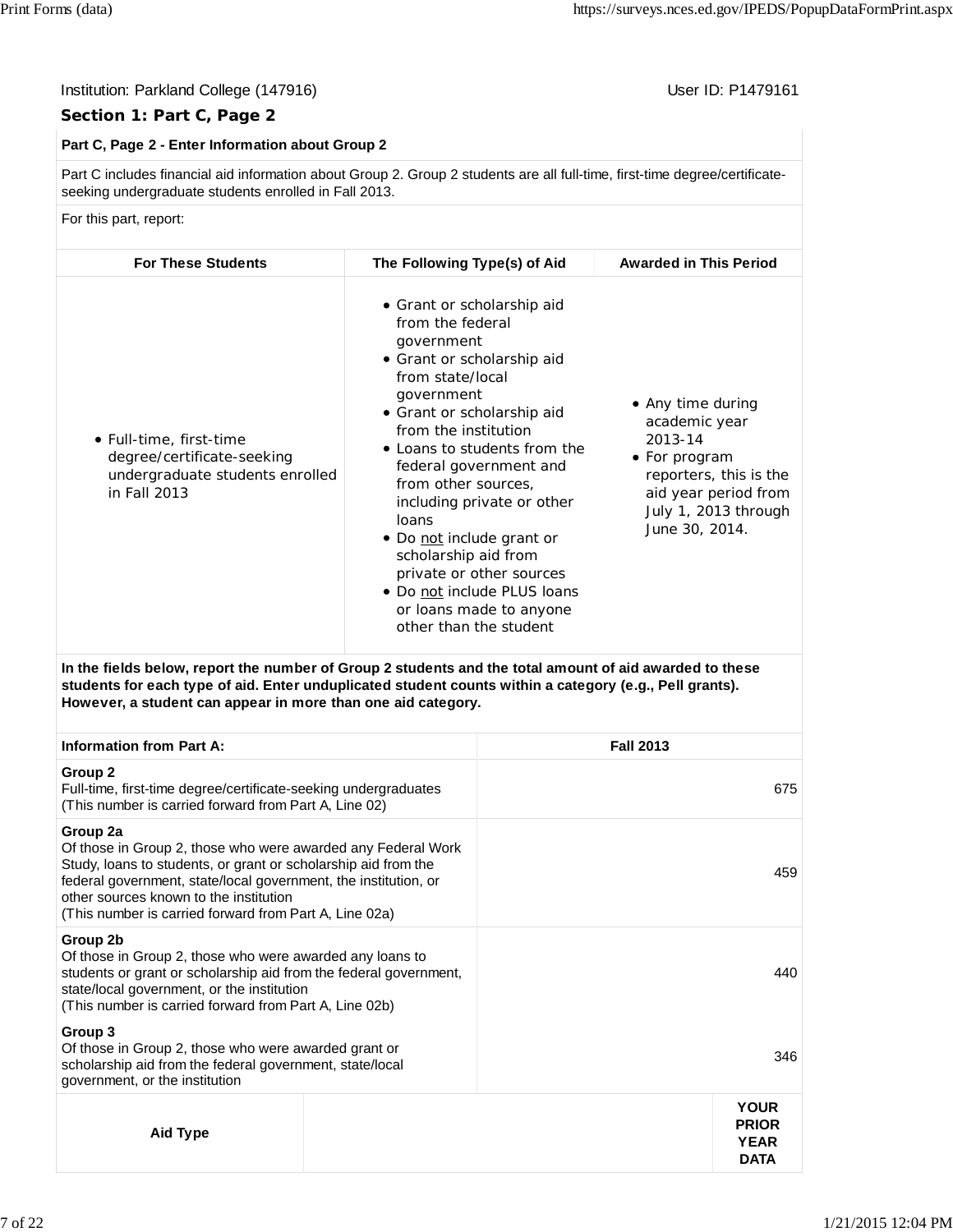$\mathbf{r}$ 

|    |    |                 |                                                                                                      |                                                                | <b>Fall 2013</b>                                                |                                                                 |                                                               |                                                                  |
|----|----|-----------------|------------------------------------------------------------------------------------------------------|----------------------------------------------------------------|-----------------------------------------------------------------|-----------------------------------------------------------------|---------------------------------------------------------------|------------------------------------------------------------------|
|    |    |                 |                                                                                                      | Number of<br>Group 2<br>students<br>who were<br>awarded<br>aid | Percentage of<br>Group 2<br>students who<br>were awarded<br>aid | <b>Total amount of</b><br>aid awarded to<br>Group 2<br>students | Average<br>amount of<br>aid awarded<br>to Group 2<br>students | Average<br>amount of<br>aid<br>awarded to<br>Group 2<br>students |
| 01 |    |                 | Grants or scholarships from the<br>federal government, state/local<br>government, or the institution | 366                                                            | 54                                                              | 1,802,146                                                       | 4,924                                                         | 4,832                                                            |
|    | 02 |                 | Federal grants                                                                                       | 316                                                            | 47                                                              | 1,382,762                                                       | 4,376                                                         | 4,224                                                            |
|    |    | 02a             | Pell grants                                                                                          | 316                                                            | 47                                                              | 1,356,102                                                       | 4,291                                                         | 4,136                                                            |
|    |    | 02 <sub>b</sub> | Other federal grants                                                                                 | 70                                                             | 10                                                              | 26,660                                                          | 381                                                           | 383                                                              |
|    | 03 |                 | State/local government grants<br>or scholarships<br>(grants/scholarships/waivers)                    | 155                                                            | 23                                                              | 217,940                                                         | 1,406                                                         | 1,401                                                            |
|    | 04 |                 | Institutional grants or<br>scholarships<br>(scholarships/fellowships)                                | 74                                                             | 11                                                              | 201,444                                                         | 2,722                                                         | 2,477                                                            |
| 05 |    |                 | Loans to students                                                                                    | 278                                                            | 41                                                              | 1,117,977                                                       | 4,022                                                         | 4,404                                                            |
|    |    | 05a             | Federal loans                                                                                        | 278                                                            | 41                                                              | 1,072,610                                                       | 3,858                                                         | 4,252                                                            |
|    |    | 05 <sub>b</sub> | Other loans (including<br>private loans)                                                             | 10                                                             | 1                                                               | 45,367                                                          | 4,537                                                         | 7,555                                                            |

 **You may use the space below to provide context for the data you've reported above. These context notes may be posted on the College Navigator website and should be written to be understood by students and parents. For example, institutions may report here other sources of private aid not included in the categories above.**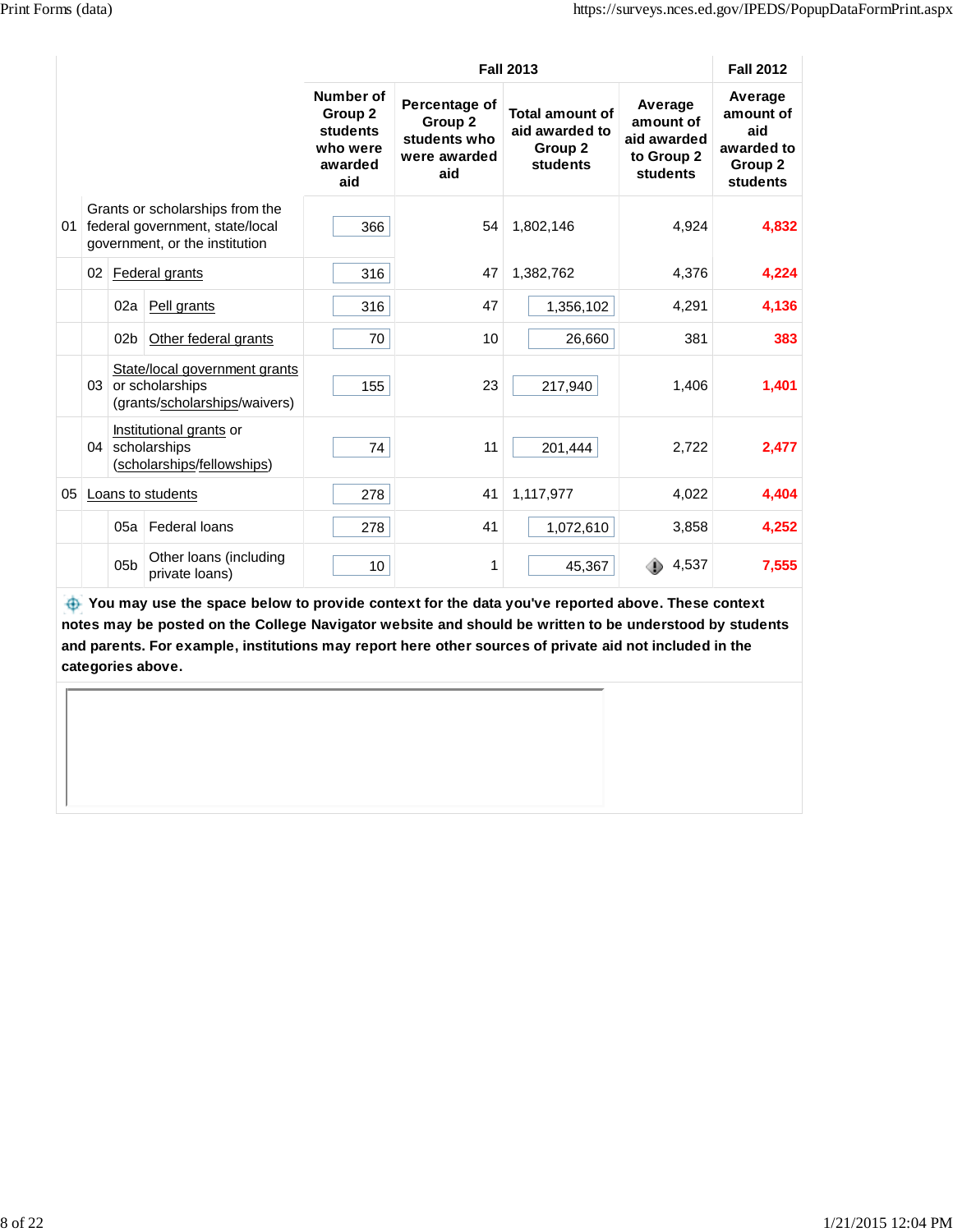#### Institution: Parkland College (147916) November 2012 12: Physics User ID: P1479161

#### **Section 1: Comparison Chart**

#### **Comparison Chart**

Based on the information reported on the previous screens for Group 1 (all undergraduates) and Group 2 (full-time, first-time degree/certificate-seeking undergraduates), this comparison chart seeks to help institutions check their reported data. Assuming that the information on Groups 1 and 2 are correct, then the calculated fields for 'All Other Undergraduates' should be the balance (Group 1 minus Group 2). If the balance does not check with your institution's calculations, please correct your reported numbers for Groups 1 and 2 before moving forward with the completion of the SFA survey component.

**Note:** Data for the 'All Other Undergraduates' will appear in the IPEDS Data Center for data users, but not in College Navigator.

|    |                                                                   | Number of<br>students | <b>Pell grants</b> | <b>Federal Student</b><br>Loans |
|----|-------------------------------------------------------------------|-----------------------|--------------------|---------------------------------|
| 01 | Group 1 (all undergraduates)                                      | 8,437                 |                    |                                 |
| 02 | Number of students who were awarded<br>aid                        |                       | 2,782              | 2,328                           |
| 03 | Percentage who were awarded aid                                   |                       | 33                 | 28                              |
| 04 | Total amount of aid awarded                                       |                       | 10,081,269         | 9,382,433                       |
| 05 | Average amount of aid awarded                                     |                       | 3,624              | 4,030                           |
| 06 | <b>Group 2 (Full-time first-time</b><br>undergraduates)           | 675                   |                    |                                 |
| 07 | Number of students who were awarded<br>aid                        |                       | 316                | 278                             |
| 08 | Percentage who were awarded aid                                   |                       | 47                 | 41                              |
| 09 | Total amount of aid awarded                                       |                       | 1,356,102          | 1,072,610                       |
| 10 | Average amount of aid awarded                                     |                       | 4,291              | 3,858                           |
| 11 | All other undergraduates<br>(Line 01 - Line 06)                   | 7,762                 |                    |                                 |
| 12 | Number of students who were awarded<br>aid<br>(Line 02 - Line 07) |                       | 2,466              | 2,050                           |
| 13 | Percentage who were awarded aid<br>(Line 12 / Line 11)            |                       | 32                 | 26                              |
| 14 | Total amount of aid awarded<br>(Line 04 - Line 09)                |                       | 8,725,167          | 8,309,823                       |
| 15 | Average amount of aid awarded<br>(Line 14 / Line 12)              |                       | 3,538              | 4,054                           |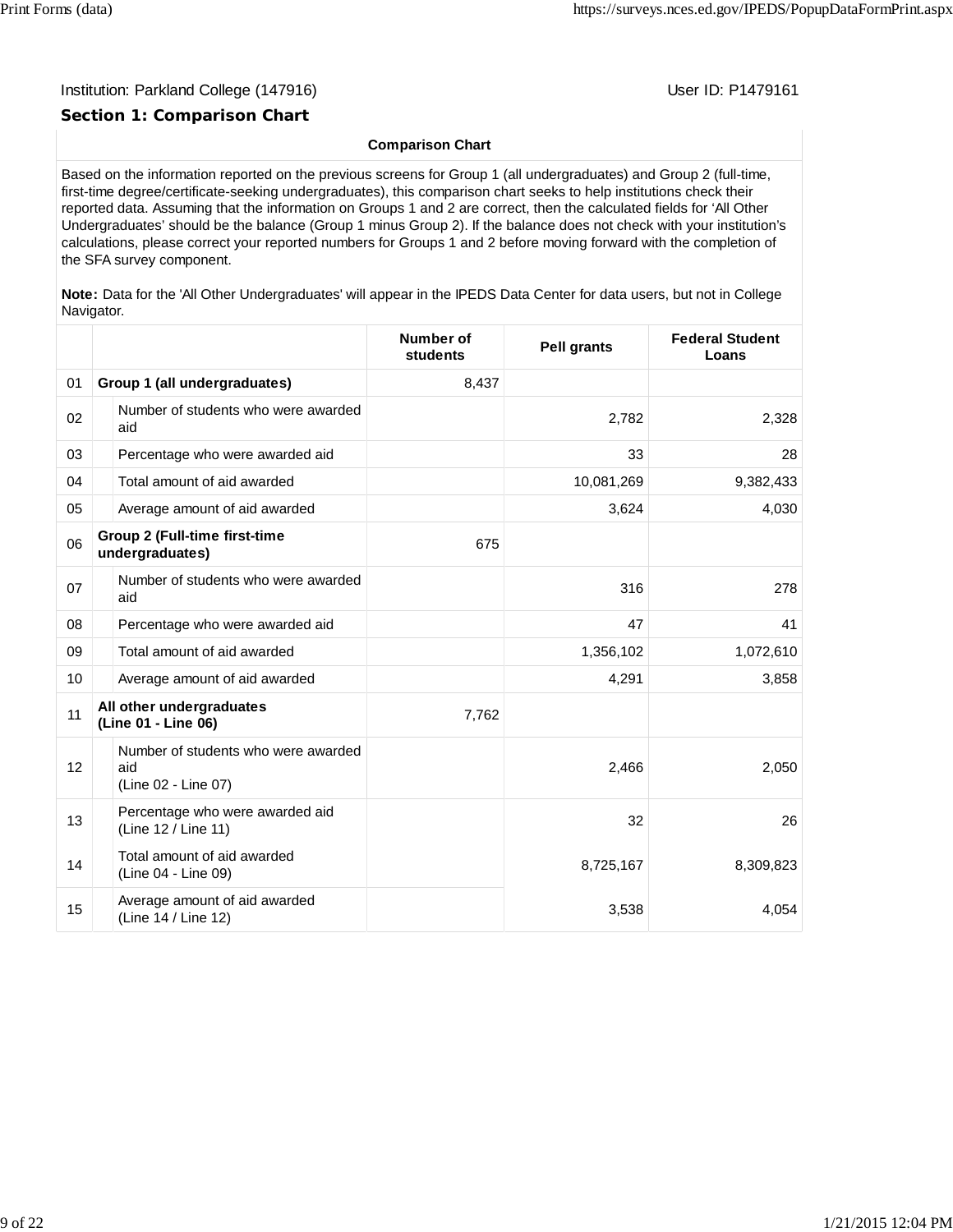#### Institution: Parkland College (147916) November 2012 12: P1479161

#### **Section 1: Cost of Attendance**

#### **Cost of attendance for full-time, first-time undergraduate students:**

*Please enter the amounts requested below. These data will be made available to the public on College Navigator. If your institution participates in any Title IV programs (Pell, Stafford, etc.), you must complete all information. Estimates of expenses for books and supplies, room and board, and other expenses are those from the Cost of Attendance report used by the financial aid office in determining financial need. Please talk to your financial aid office to get these numbers, to ensure that you are reporting correctly.*

These numbers are carried forward from Institutional Characteristics and should only be changed if an error was made in the reporting.

| Charges for full academic year       | 2011-12 | 2012-13 | 2013-14 |  |
|--------------------------------------|---------|---------|---------|--|
| Published tuition and required fees: |         |         |         |  |
| In-district                          |         |         |         |  |
| Tuition                              | 2,970   | 3,105   | 3,270   |  |
| Required fees                        | 240     | 255     | 255     |  |
| Tuition + fees total                 | 3,210   | 3,360   | 3,525   |  |
| In-state                             |         |         |         |  |
| Tuition                              | 7,530   | 7,560   | 8,550   |  |
| Required fees                        | 240     | 255     | 255     |  |
| Tuition + fees total                 | 7,770   | 7,815   | 8,805   |  |
| Out-of-state                         |         |         |         |  |
| Tuition                              | 12,450  | 13,050  | 13,050  |  |
| Required fees                        | 240     | 255     | 255     |  |
| Tuition + fees total                 | 12,690  | 13,305  | 13,305  |  |
|                                      |         |         |         |  |
| <b>Books and supplies</b>            | 1,500   | 1,500   | 1,500   |  |
| Off-campus (not with family):        |         |         |         |  |
| Room and board                       | 5,000   | 5,000   | 5,000   |  |
| Other expenses                       | 3,000   | 3,000   | 3,000   |  |
| Room and board and other expenses    | 8,000   | 8,000   | 8,000   |  |
| Off-campus (with family):            |         |         |         |  |
| Other expenses                       | 3,000   | 3,000   | 3,000   |  |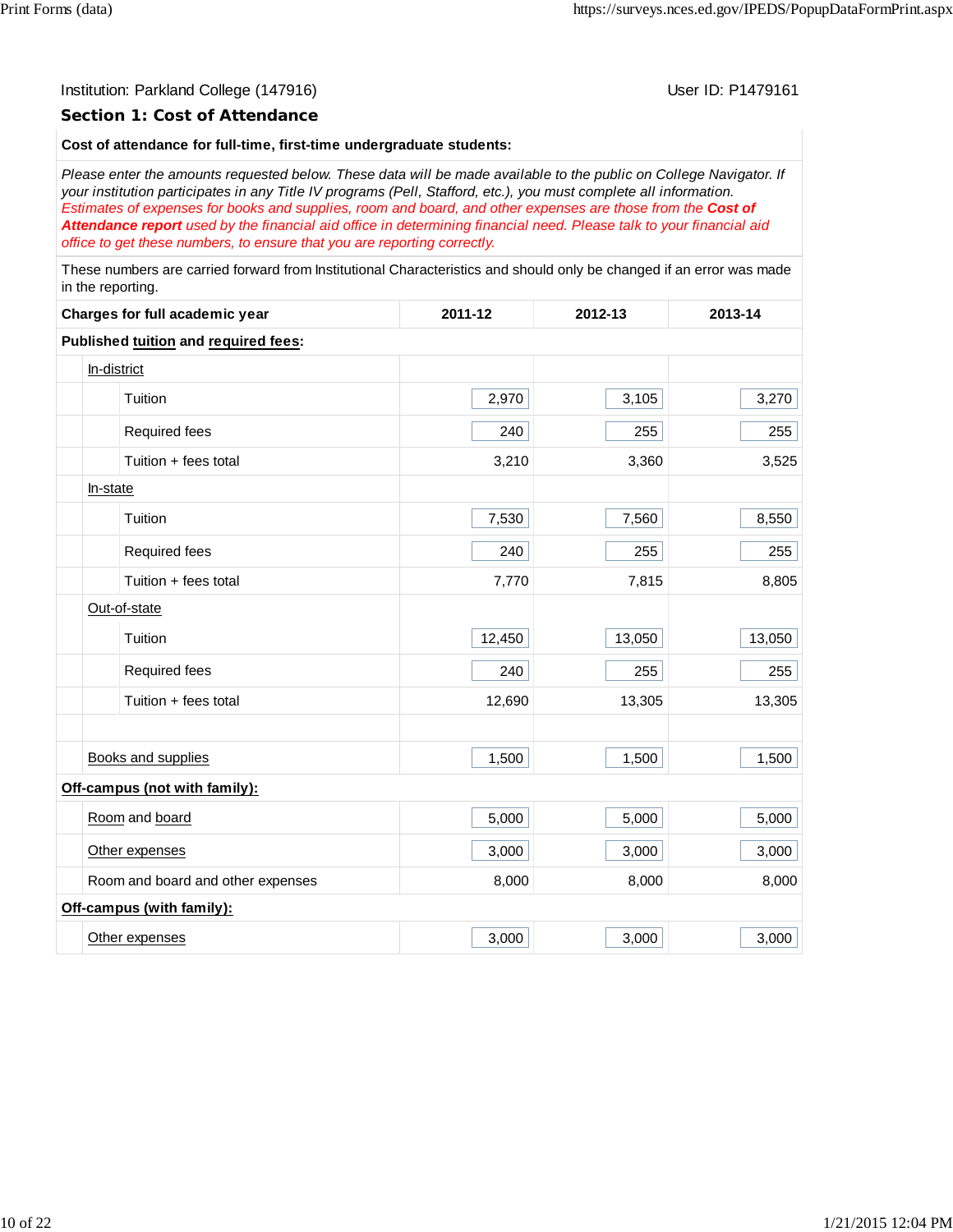#### Institution: Parkland College (147916) November 2012 12: Physics User ID: P1479161

#### **Section 1: Part D**

#### **Part D - Enter Information about Group 3**

Part D includes financial aid information about Group 3. Group 3 students are all full-time, first-time degree/certificateseeking undergraduate students enrolled in Fall 2013 who paid the in-state or in-district tuition rate and were awarded grant or scholarship aid from the following sources: the federal government, state/local government, or the institution. The information you report in this part will be used in Part F to calculate average institutional net price.

#### For this part report:

| <b>For These Students</b>                                                                                                                                                                                                                                                                                                                                                                                                                                                                                | The Following Type(s) of Aid                                                                                                                                                                                                                                  | <b>Awarded in This Period</b>                 |
|----------------------------------------------------------------------------------------------------------------------------------------------------------------------------------------------------------------------------------------------------------------------------------------------------------------------------------------------------------------------------------------------------------------------------------------------------------------------------------------------------------|---------------------------------------------------------------------------------------------------------------------------------------------------------------------------------------------------------------------------------------------------------------|-----------------------------------------------|
| • Full-time, first-time<br>degree/certificate-seeking<br>undergraduate students<br>enrolled in Fall 2013 who<br>paid the in-state or<br>in-district tuition rate and<br>were awarded grant or<br>scholarship aid from the<br>following sources: the<br>federal government,<br>state/local government,<br>or the institution<br>• Do not include students<br>who were awarded only<br>grant or scholarship aid<br>from private or other<br>sources, or students who<br>were awarded only<br>non-grant aid | • Grant or scholarship aid from the<br>federal government<br>• Grant or scholarship aid from<br>state/local government<br>• Grant or scholarship aid from the<br>institution<br>• Do not include grant or<br>scholarship aid from private or<br>other sources | • Any time during<br>academic year<br>2013-14 |

**In the fields below, report the number of Group 3 students with each type of living arrangement and the total amount of grant or scholarship aid from the federal government, state/local government, or the institution awarded to these students.**

| <b>Information from Part A:</b>                      |                                                                                                                                                                                                                                                                                                                                      | <b>YOUR PRIOR</b><br><b>YEAR DATA</b><br>2011-2012                                                         | <b>YOUR PRIOR</b><br><b>YEAR DATA</b><br>2012-2013 | 2013-2014 |             |
|------------------------------------------------------|--------------------------------------------------------------------------------------------------------------------------------------------------------------------------------------------------------------------------------------------------------------------------------------------------------------------------------------|------------------------------------------------------------------------------------------------------------|----------------------------------------------------|-----------|-------------|
| Group 3                                              | Full-time, first-time degree/certificate-seeking undergraduate students<br>who paid the in-state or in-district tuition rate and were awarded grant<br>or scholarship aid from the following sources: the federal government,<br>state/local government, or the institution<br>(This number is carried forward from Part A, Line 03) | 433                                                                                                        | 444                                                | 346       |             |
| Report the number of Group 3 students with the<br>01 |                                                                                                                                                                                                                                                                                                                                      | <b>YOUR PRIOR</b><br><b>YEAR DATA</b>                                                                      | <b>YOUR PRIOR</b><br><b>YEAR DATA</b>              |           |             |
|                                                      | following living arrangements:                                                                                                                                                                                                                                                                                                       |                                                                                                            | 2011-12                                            | 2012-13   | 2013-14     |
|                                                      | 01 <sub>b</sub>                                                                                                                                                                                                                                                                                                                      | Off-campus (with family)                                                                                   | 228                                                | 220       | 159         |
|                                                      | 01c                                                                                                                                                                                                                                                                                                                                  | Off-campus (not with family)                                                                               | 205                                                | 224       | 187         |
|                                                      | 01d                                                                                                                                                                                                                                                                                                                                  | Unknown (calculated)<br>This value is calculated using<br>the following formula:<br>[A03-(D01a+D01b+D01c)] | 0                                                  | 0         | $\mathbf 0$ |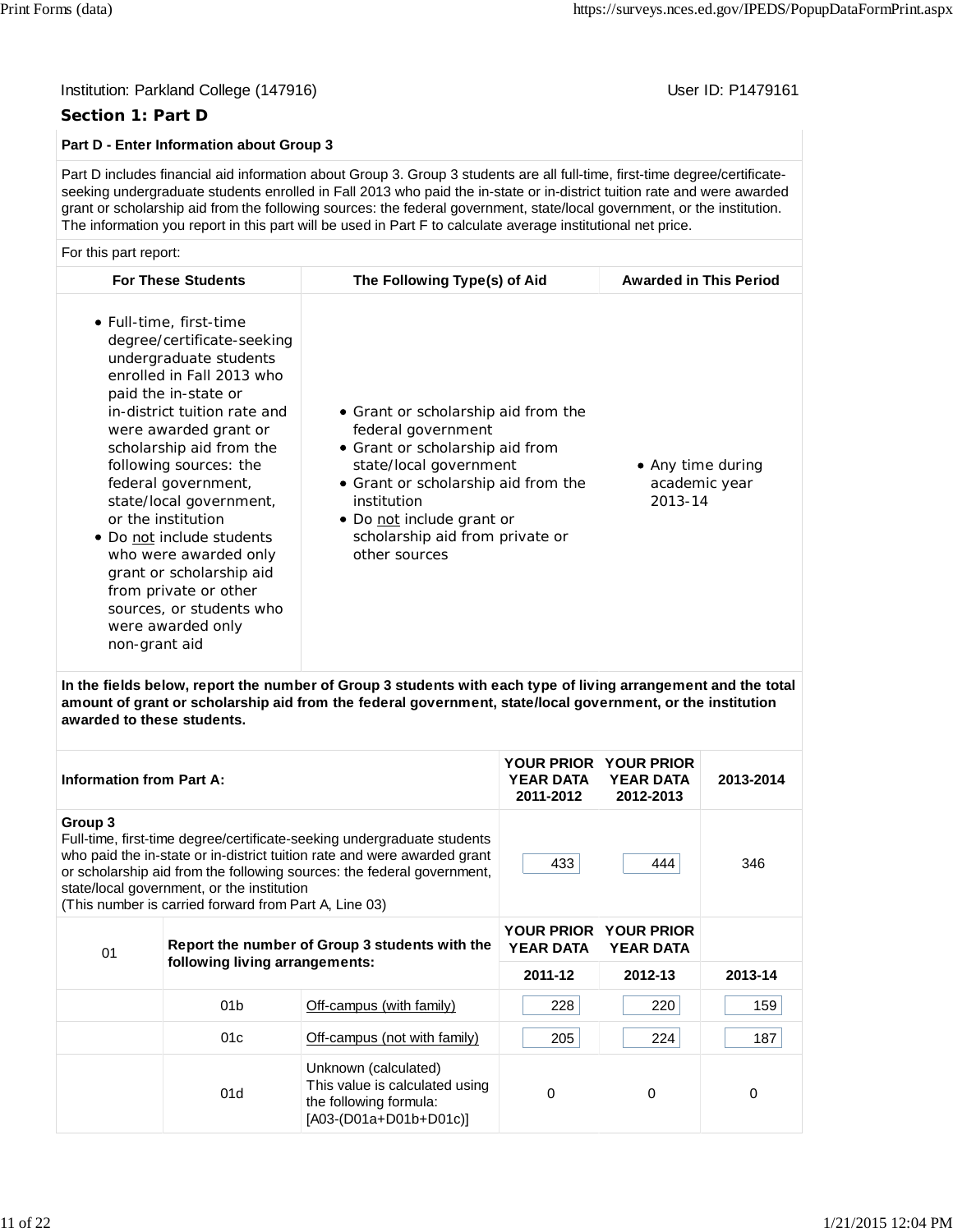| 02 | Report the total amount of grant or scholarship<br>aid from the federal government, state/local<br>government, or the institution awarded to<br><b>Group 3 students</b>                                                                 | 2,165,279 | 2,147,529 | 1,716,616 |
|----|-----------------------------------------------------------------------------------------------------------------------------------------------------------------------------------------------------------------------------------------|-----------|-----------|-----------|
| 03 | Average grant or scholarship aid from the federal<br>government, state/local government, or the<br>institution awarded to Group 3 students (calculated<br>value).<br>This value is calculated using the following formula:<br>[D02/A03] | 5,001     | 4,837     | 4,961     |
|    | You may use the space below to provide context for the data you've reported above.                                                                                                                                                      |           |           |           |
|    |                                                                                                                                                                                                                                         |           |           |           |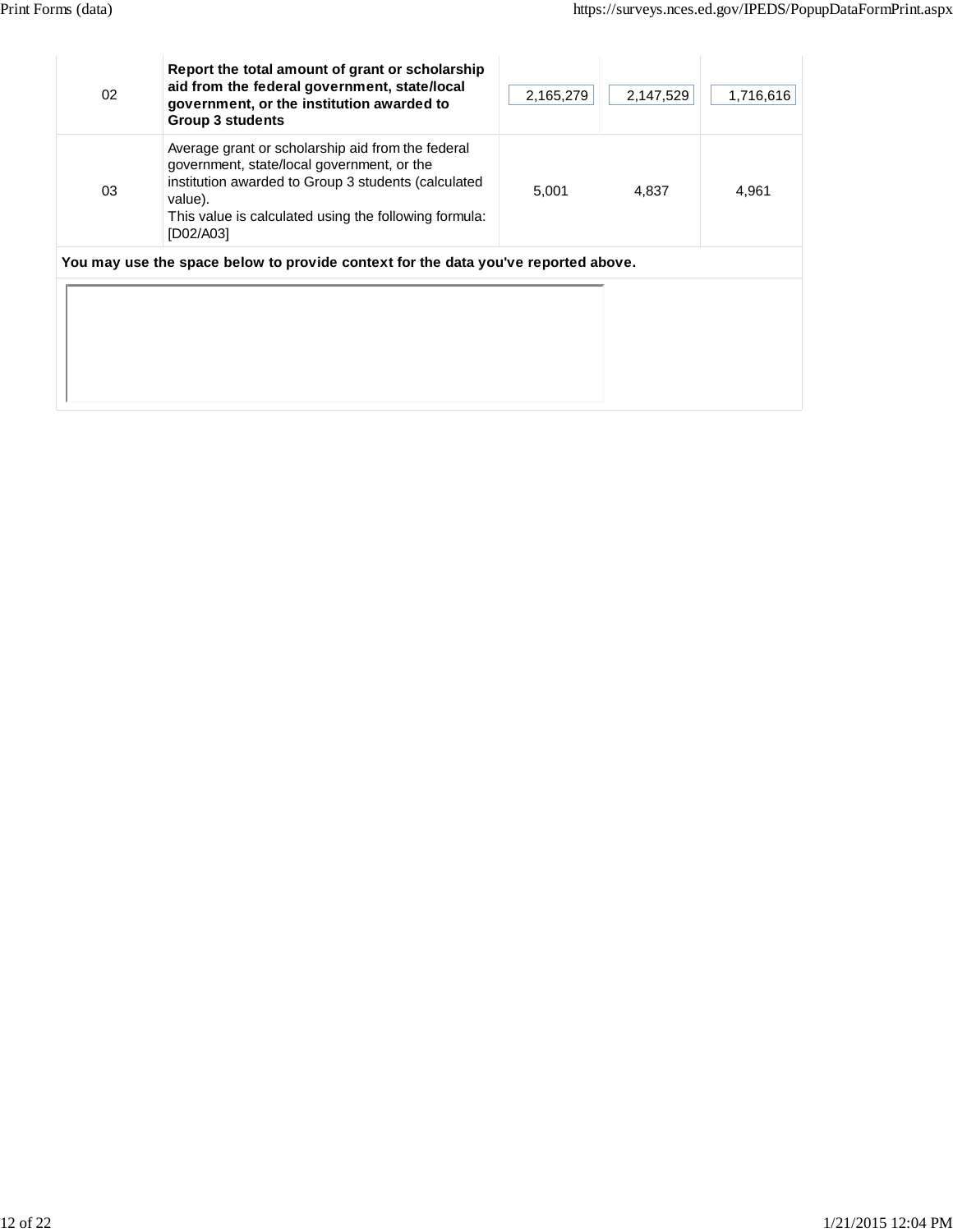#### Institution: Parkland College (147916) November 2012 12: P1479161

#### **Section 1: Part E**

#### **Part E – Enter Information about Group 4**

Part E includes financial aid information about Group 4. Group 4 students are all full-time, first-time degree/certificateseeking undergraduate students enrolled in Fall 2013 who paid the in-state or in-district tuition rate and were awarded any Title IV federal student aid, including federal grants or federal student loans. The information you report in this part will be used in Part G to calculate average institutional net price by income level.

#### For this part, report:

| <b>For These Students</b>                                                                                                                                                                                                          | The Following Type(s) of Aid                                                                                                                                                                                                                       | <b>Awarded in This Period</b>              |
|------------------------------------------------------------------------------------------------------------------------------------------------------------------------------------------------------------------------------------|----------------------------------------------------------------------------------------------------------------------------------------------------------------------------------------------------------------------------------------------------|--------------------------------------------|
| • Full-time, first-time<br>degree/certificate-<br>seeking<br>undergraduate<br>students enrolled in<br>Fall 2013 who paid<br>the in-state or<br>in-district tuition rate<br>and were awarded<br>any Title IV federal<br>student aid | • Grant or scholarship aid from:<br>○ federal government<br>○ state/local government<br>o institution<br>• Do not include:<br>o grant or scholarship aid from<br>private or other sources<br><b>o</b> loan amounts<br>○ Federal Work Study amounts | • Any time during<br>academic year 2013-14 |

**In the fields below, report the number of Group 4 students with each type of living arrangement and the total amount of grant or scholarship aid from the federal government, state/local government, or the institution awarded to these students by income level.**

|                                                  | <b>Information from Part A:</b>               |                                                                                                                                                                                           |                                                                                            | 2011-12                                                                                                                                                                                        | 2012-13                                                                                                                                                                                                       | 2013-14                                                                                                                                                                                |
|--------------------------------------------------|-----------------------------------------------|-------------------------------------------------------------------------------------------------------------------------------------------------------------------------------------------|--------------------------------------------------------------------------------------------|------------------------------------------------------------------------------------------------------------------------------------------------------------------------------------------------|---------------------------------------------------------------------------------------------------------------------------------------------------------------------------------------------------------------|----------------------------------------------------------------------------------------------------------------------------------------------------------------------------------------|
| Group 4                                          | were awarded any Title IV federal student aid | Full-time, first-time degree/certificate-seeking undergraduate<br>students who paid the in-state or in-district tuition rate and<br>(This number is carried forward from Part A, Line 04) |                                                                                            | 466                                                                                                                                                                                            | 521                                                                                                                                                                                                           | 384                                                                                                                                                                                    |
| Report the number of Group 4 students with<br>01 |                                               |                                                                                                                                                                                           |                                                                                            | <b>YOUR PRIOR</b><br><b>YEAR DATA</b>                                                                                                                                                          | <b>YOUR PRIOR</b><br><b>YEAR DATA</b>                                                                                                                                                                         |                                                                                                                                                                                        |
|                                                  |                                               | the following living arrangements:                                                                                                                                                        |                                                                                            | 2011-12                                                                                                                                                                                        | 2012-13                                                                                                                                                                                                       | 2013-14                                                                                                                                                                                |
|                                                  | 01 <sub>b</sub>                               |                                                                                                                                                                                           | Off-campus (with family)                                                                   |                                                                                                                                                                                                | 257                                                                                                                                                                                                           | 178<br>◈                                                                                                                                                                               |
|                                                  | 01c                                           |                                                                                                                                                                                           | Off-campus (not with family)                                                               |                                                                                                                                                                                                | 264                                                                                                                                                                                                           | 206                                                                                                                                                                                    |
|                                                  | 01d                                           | the formula:                                                                                                                                                                              | Unknown (calculated)<br>This value is calculated using<br>[A04-(E01a+E01b+E01c)]           |                                                                                                                                                                                                | 0                                                                                                                                                                                                             | $\Omega$                                                                                                                                                                               |
|                                                  |                                               |                                                                                                                                                                                           | <b>Number</b><br>οf<br>students<br>who were<br>awarded<br>any Title<br>IV aid<br>(Group 4) | Of those in<br>Column 1, the<br>number who<br>were awarded<br>any grant or<br>scholarship aid<br>from the<br>following<br>sources: the<br>federal<br>government,<br>state/local<br>government, | Of those in<br>Column 1. the<br>total amount<br>of grant or<br>scholarship aid<br>awarded from<br>the following<br>sources: the<br>federal<br>government,<br>state/local<br>government, or<br>the institution | Average<br>amount of<br>grant or<br>scholarship aid<br>awarded to<br>Group 4<br>students from<br>the following<br>sources: the<br>federal<br>government,<br>state/local<br>government, |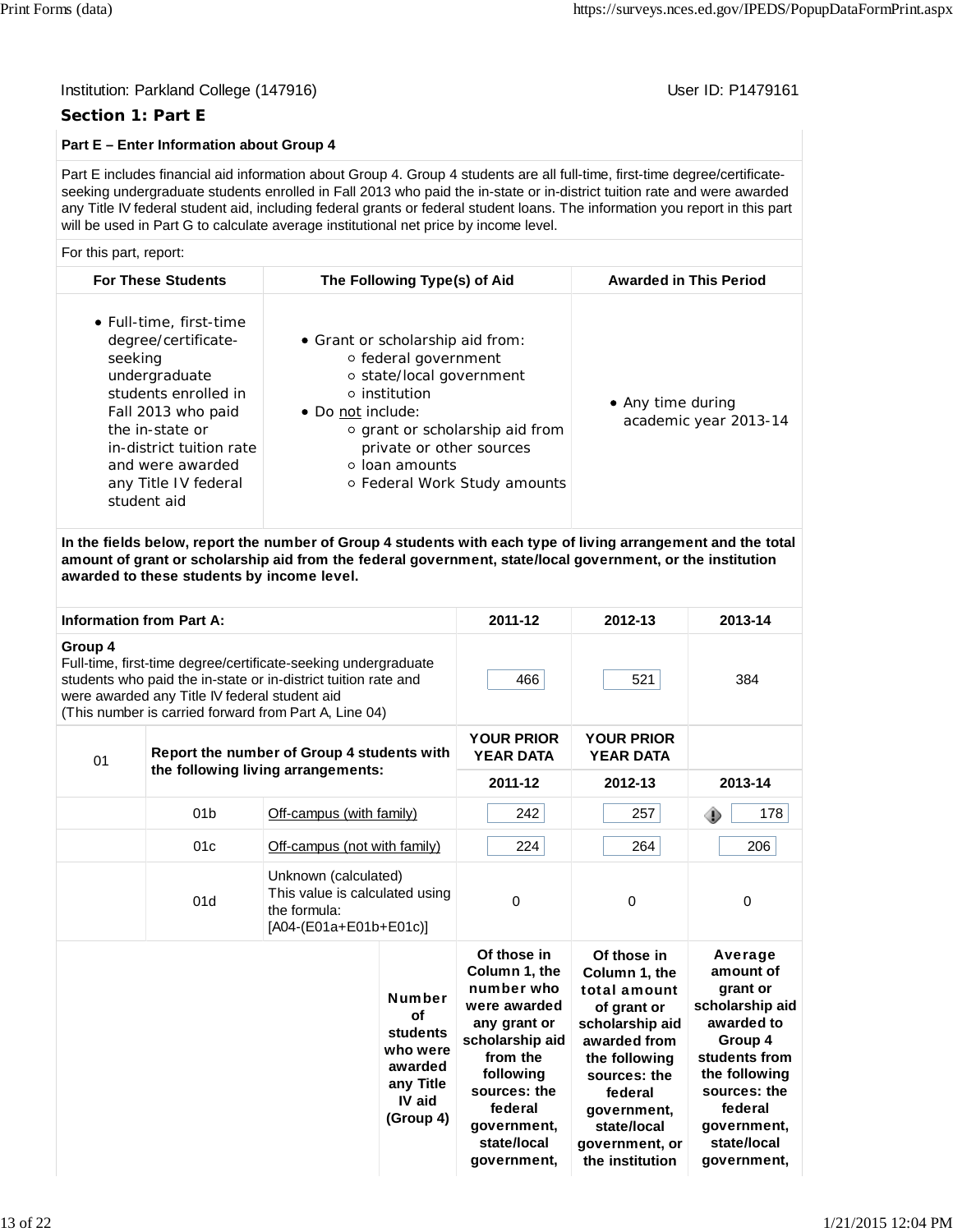|    |                                                                                    |                                   |          | or the<br>institution   |           | or the<br>institution |
|----|------------------------------------------------------------------------------------|-----------------------------------|----------|-------------------------|-----------|-----------------------|
|    |                                                                                    |                                   |          |                         | 2011-12   |                       |
|    |                                                                                    |                                   | Col. 1   | Col. 2                  | Col. 3    | Col. 4                |
| 02 | Income level                                                                       |                                   |          |                         |           |                       |
|    | 02a                                                                                | \$0-30,000                        | 387      | 351                     | 1,875,471 | 4,846                 |
|    | 02 <sub>b</sub>                                                                    | \$30,001-48,000                   | 37       | 37                      | 167,918   | 4,538                 |
|    | 02c                                                                                | \$48,001-75,000                   | 23       | 13                      | 37,751    | 1,641                 |
|    | 02d                                                                                | \$75,001-110,000                  | 9        | $\overline{\mathbf{c}}$ | 3,551     | 395                   |
|    | 02e                                                                                | \$110,001 and<br>more             | 10       | $\mathbf{1}$            | 2,035     | 204                   |
|    | 02f                                                                                | <b>Total all</b><br>income levels | 466      | 404                     | 2,086,726 | 4,478                 |
|    |                                                                                    |                                   |          |                         | 2012-13   |                       |
|    |                                                                                    |                                   | Col. 1   | Col. 2                  | Col. 3    | Col. 4                |
| 03 | Income level                                                                       |                                   |          |                         |           |                       |
|    | 03a                                                                                | \$0-30,000                        | 429      | 378                     | 1,910,042 | 4,452                 |
|    | 03 <sub>b</sub>                                                                    | \$30,001-48,000                   | 31       | 29                      | 117,954   | 3,805                 |
|    | 03c                                                                                | \$48,001-75,000                   | 25       | 15                      | 51,627    | 2,065                 |
|    | 03d                                                                                | \$75,001-110,000                  | 25       | $\mathbf{3}$            | 6,081     | ⊕<br>243              |
|    | 03e                                                                                | \$110,001 and<br>more             | 11       | $\mathbf{1}$            | 7,660     | 696                   |
|    | 03f                                                                                | <b>Total all</b><br>income levels | 521      | 426                     | 2,093,364 | 4,018                 |
|    |                                                                                    |                                   |          |                         | 2013-14   |                       |
|    |                                                                                    |                                   | Col. 1   | Col. 2                  | Col. 3    | Col. 4                |
| 04 | <b>O</b> Income level                                                              |                                   |          |                         |           |                       |
|    | 04a                                                                                | \$0-30,000                        | 311      | 271                     | 1,468,022 | 4,720                 |
|    | 04b                                                                                | \$30,001-48,000                   | 27       | 25                      | 102,606   | 3,800                 |
|    | 04c                                                                                | \$48,001-75,000                   | 17       | 11                      | 31,671    | 1,863                 |
|    | 04d                                                                                | \$75,001-110,000                  | 16       | $\mathbf{3}$            | 3,918     | 245<br>⊕              |
|    | 04e                                                                                | \$110,001 and<br>more             | 13       | $\mathbf{3}$            | 14,767    | 1,136                 |
|    | 04f                                                                                | <b>Total all</b><br>income levels | 384<br>⊕ | 313                     | 1,620,984 | 4,221                 |
|    | You may use the space below to provide context for the data you've reported above. |                                   |          |                         |           |                       |
|    |                                                                                    |                                   |          |                         |           |                       |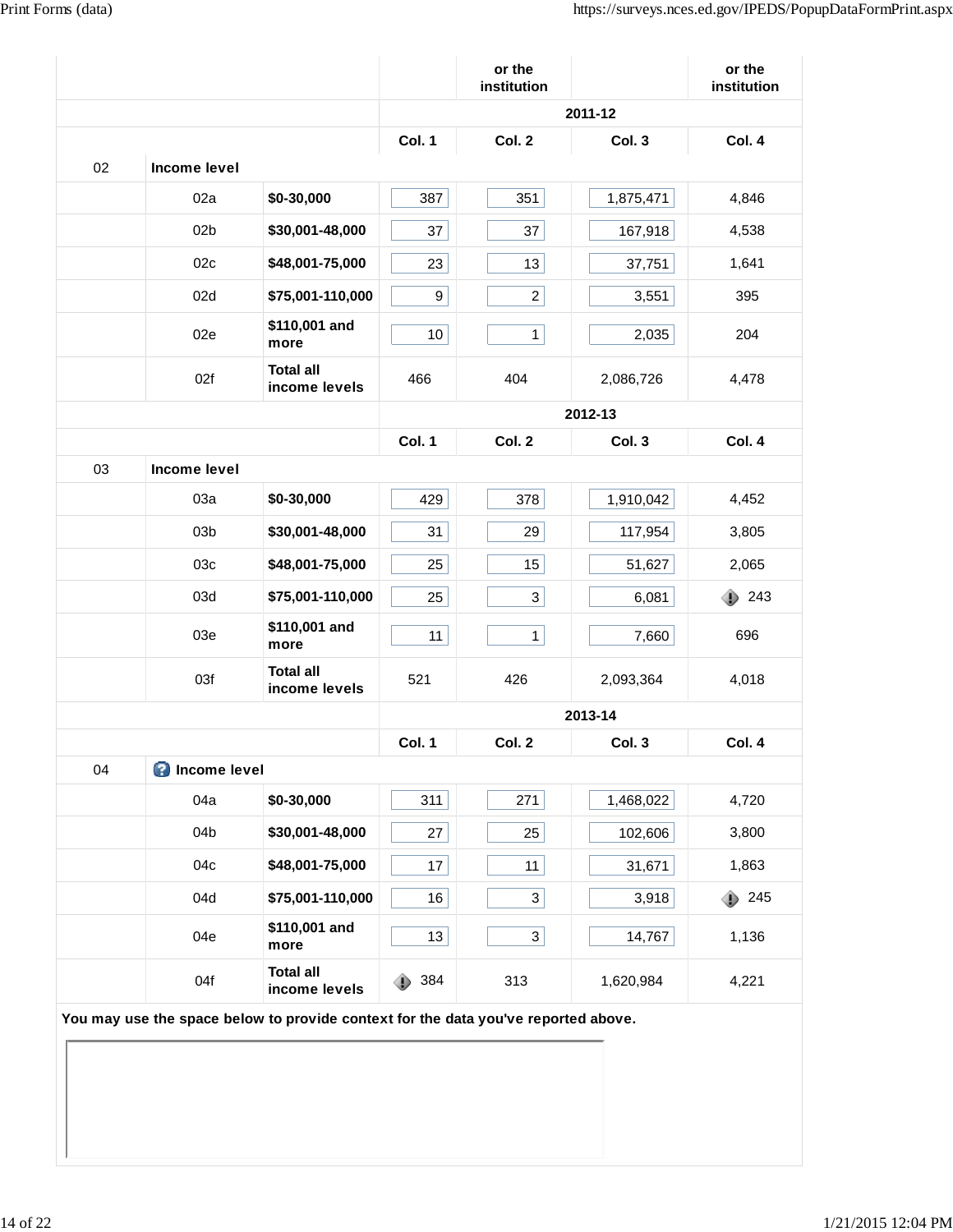#### **Section 1: Part F**

#### Part F – Net Price Calculation for Group 3

| The following net price calculation is based on information that your institution reported in the Institutional         |
|-------------------------------------------------------------------------------------------------------------------------|
| Characteristics component and the Student Financial Aid component. For more information about the data your             |
| institution reported in the Institutional Characteristics component, please contact your institution's IPEDS Keyholder. |

|                 |                     |                                                                                                                                                                                                                                       | <b>YOUR</b><br><b>PRIOR</b><br><b>YEAR</b><br><b>DATA</b> | <b>YOUR</b><br><b>PRIOR</b><br><b>YEAR</b><br><b>DATA</b> | 2013-14  |
|-----------------|---------------------|---------------------------------------------------------------------------------------------------------------------------------------------------------------------------------------------------------------------------------------|-----------------------------------------------------------|-----------------------------------------------------------|----------|
|                 |                     |                                                                                                                                                                                                                                       | 2011-12                                                   | 2012-13                                                   |          |
|                 |                     | <b>Components of cost of attendance</b>                                                                                                                                                                                               |                                                           |                                                           |          |
| 01              |                     | Published tuition and required fees (lower of in-district or in-state)                                                                                                                                                                | 3,210                                                     | 3,360                                                     | 3,525    |
| 02              | Books and supplies  |                                                                                                                                                                                                                                       | 1,500                                                     | 1,500                                                     | 1,500    |
| 03              |                     | Room and board and other expenses by living arrangement                                                                                                                                                                               |                                                           |                                                           |          |
|                 | 03 <sub>b</sub>     | Off-campus (with family)                                                                                                                                                                                                              | 3,000                                                     | 3,000                                                     | 3,000    |
|                 | 03c                 | Off-campus (not with family)                                                                                                                                                                                                          | 8,000                                                     | 8,000                                                     | 8,000    |
|                 |                     | 04 Number of Group 3 students by living arrangement                                                                                                                                                                                   |                                                           |                                                           |          |
|                 | 04 <sub>b</sub>     | Off-campus (with family)                                                                                                                                                                                                              | 228                                                       | 220                                                       | 159      |
|                 | 04c                 | Off-campus (not with family)                                                                                                                                                                                                          | 205                                                       | 224                                                       | 187      |
|                 | 04d                 | <b>Unknown</b>                                                                                                                                                                                                                        | $\Omega$                                                  | $\mathbf 0$                                               | $\Omega$ |
| 05              |                     | Weighted average for room and board and other expenses by living<br>arrangement (excluding unknown values)<br>See instructions for the formula for this calculation                                                                   | 5,367                                                     | 5,523                                                     | 5,702    |
| 06              |                     | <b>Total cost of attendance</b><br>This value is calculated using the following formula: [F01+F02+F05]                                                                                                                                | 10,077                                                    | 10,383                                                    | 10,727   |
| 07 <sup>1</sup> |                     | Average amount of grant or scholarship aid awarded to Group 3<br>students from the following sources: the federal government,<br>state/local government, and the institution                                                          | 5,001                                                     | 4,837                                                     | 4,961    |
| 08              |                     | Average institutional net price for Group 3 students<br>This value is calculated using the following formula: [F06-F07]                                                                                                               | 5,076                                                     | 5,546                                                     | 5.766    |
|                 | Transparency Lists. | As required by the Higher Education Opportunity Act of 2008, these amounts will be posted on the U.S. Department of<br>Education's College Navigator website and used in the U.S. Department of Education's College Affordability and |                                                           |                                                           |          |

**Do you wish to provide additional context notes?**

O Yes | **O** No

 **You may use the space below to** provide context **for these data. These context notes may be posted on the College Navigator website and should be written to be understood by students and parents.**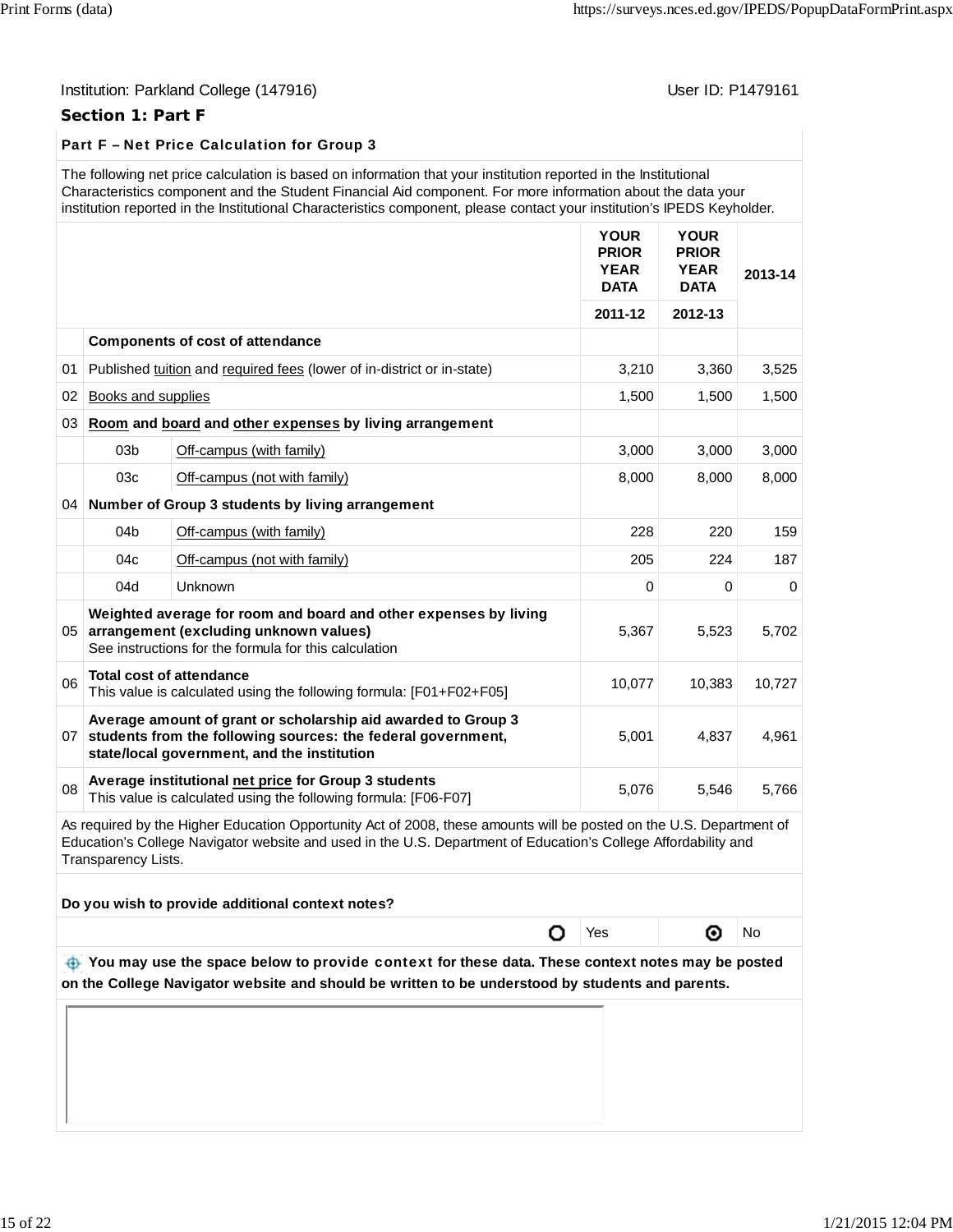#### Institution: Parkland College (147916) **Institution: Parkland College (1479161**

#### **Section 1: Part G**

### Part G – Net Price Calculation for Group 4

|                 |                    | The following net price calculation is based on information that your institution reported in the Institutional<br>Characteristics component and the Student Financial Aid component. For more information about the data your<br>institution reported in the Institutional Characteristics component, please contact your institution's IPEDS Keyholder. |                                                           |                                                           |         |
|-----------------|--------------------|-----------------------------------------------------------------------------------------------------------------------------------------------------------------------------------------------------------------------------------------------------------------------------------------------------------------------------------------------------------|-----------------------------------------------------------|-----------------------------------------------------------|---------|
|                 |                    |                                                                                                                                                                                                                                                                                                                                                           | <b>YOUR</b><br><b>PRIOR</b><br><b>YEAR</b><br><b>DATA</b> | <b>YOUR</b><br><b>PRIOR</b><br><b>YEAR</b><br><b>DATA</b> | 2013-14 |
|                 |                    |                                                                                                                                                                                                                                                                                                                                                           | 2011-12                                                   | 2012-13                                                   |         |
|                 |                    | <b>Components of cost of attendance</b>                                                                                                                                                                                                                                                                                                                   |                                                           |                                                           |         |
| 01              |                    | Published tuition and required fees (lower of in-district or in-state)                                                                                                                                                                                                                                                                                    | 3,210                                                     | 3,360                                                     | 3,525   |
| 02              | Books and supplies |                                                                                                                                                                                                                                                                                                                                                           | 1,500                                                     | 1,500                                                     | 1,500   |
| 03              |                    | Room and board and other expenses by living arrangement                                                                                                                                                                                                                                                                                                   |                                                           |                                                           |         |
|                 | 03 <sub>b</sub>    | Off-campus (with family)                                                                                                                                                                                                                                                                                                                                  | 3,000                                                     | 3,000                                                     | 3,000   |
|                 | 03c                | Off-campus (not with family)                                                                                                                                                                                                                                                                                                                              | 8,000                                                     | 8,000                                                     | 8,000   |
| 04              |                    | Number of Group 4 students by living arrangement                                                                                                                                                                                                                                                                                                          |                                                           |                                                           |         |
|                 | 04 <sub>b</sub>    | Off-campus (with family)                                                                                                                                                                                                                                                                                                                                  | 242                                                       | 257                                                       | 178     |
|                 | 04c                | Off-campus (not with family)                                                                                                                                                                                                                                                                                                                              | 224                                                       | 264                                                       | 206     |
|                 | 04d                | Unknown                                                                                                                                                                                                                                                                                                                                                   | 0                                                         | 0                                                         | 0       |
|                 |                    | Weighted average for room and board and other expenses by living<br>05 arrangement (excluding unknown values)<br>See instructions for the formula for this calculation                                                                                                                                                                                    | 5,403                                                     | 5,534                                                     | 5,682   |
| 06              |                    | Total cost of attendance by income level<br>This value is calculated using the following formula: [G01+G02+G05]                                                                                                                                                                                                                                           | 10,113                                                    | 10,394                                                    | 10,707  |
| 07 <sup>1</sup> |                    | Average amount of grant or scholarship aid awarded to Group 4<br>students from the following sources: the federal government,<br>state/local government, and the institution                                                                                                                                                                              | 4,478                                                     | 4,018                                                     | 4,221   |
|                 | 07a                | \$0-30,000                                                                                                                                                                                                                                                                                                                                                | 4,846                                                     | 4,452                                                     | 4,720   |
|                 | 07 <sub>b</sub>    | \$30,001-48,000                                                                                                                                                                                                                                                                                                                                           | 4,538                                                     | 3,805                                                     | 3,800   |
|                 | 07c                | \$48,001-75,000                                                                                                                                                                                                                                                                                                                                           | 1,641                                                     | 2,065                                                     | 1,863   |
|                 | 07d                | \$75,001-110,000                                                                                                                                                                                                                                                                                                                                          | 395                                                       | 243                                                       | 245     |
|                 | 07e                | \$110,001 and more                                                                                                                                                                                                                                                                                                                                        | 204                                                       | 696                                                       | 1,136   |
| 08              |                    | Average institutional net price for Group 4 students<br>This value is calculated using the following formula: [G06-G07]                                                                                                                                                                                                                                   |                                                           |                                                           |         |
|                 | 08a                | \$0-30,000                                                                                                                                                                                                                                                                                                                                                | 5,267                                                     | 5,942                                                     | 5,987   |
|                 | 08 <sub>b</sub>    | \$30,001-48,000                                                                                                                                                                                                                                                                                                                                           | 5,575                                                     | 6,589                                                     | 6,907   |
|                 | 08c                | \$48,001-75,000                                                                                                                                                                                                                                                                                                                                           | 8,472                                                     | 8,329                                                     | 8,844   |
|                 | 08d                | \$75,001-110,000                                                                                                                                                                                                                                                                                                                                          | 9,718                                                     | 10,151                                                    | 10,462  |
|                 | 08e                | \$110,001 and more                                                                                                                                                                                                                                                                                                                                        | 9,909                                                     | 9,698                                                     | 9,571   |
|                 |                    | As required by the Higher Education Opportunity Act of 2008, these amounts will be posted on the U.S. Department of                                                                                                                                                                                                                                       |                                                           |                                                           |         |

Education's College Navigator website.

**Do you wish to provide additional context notes?**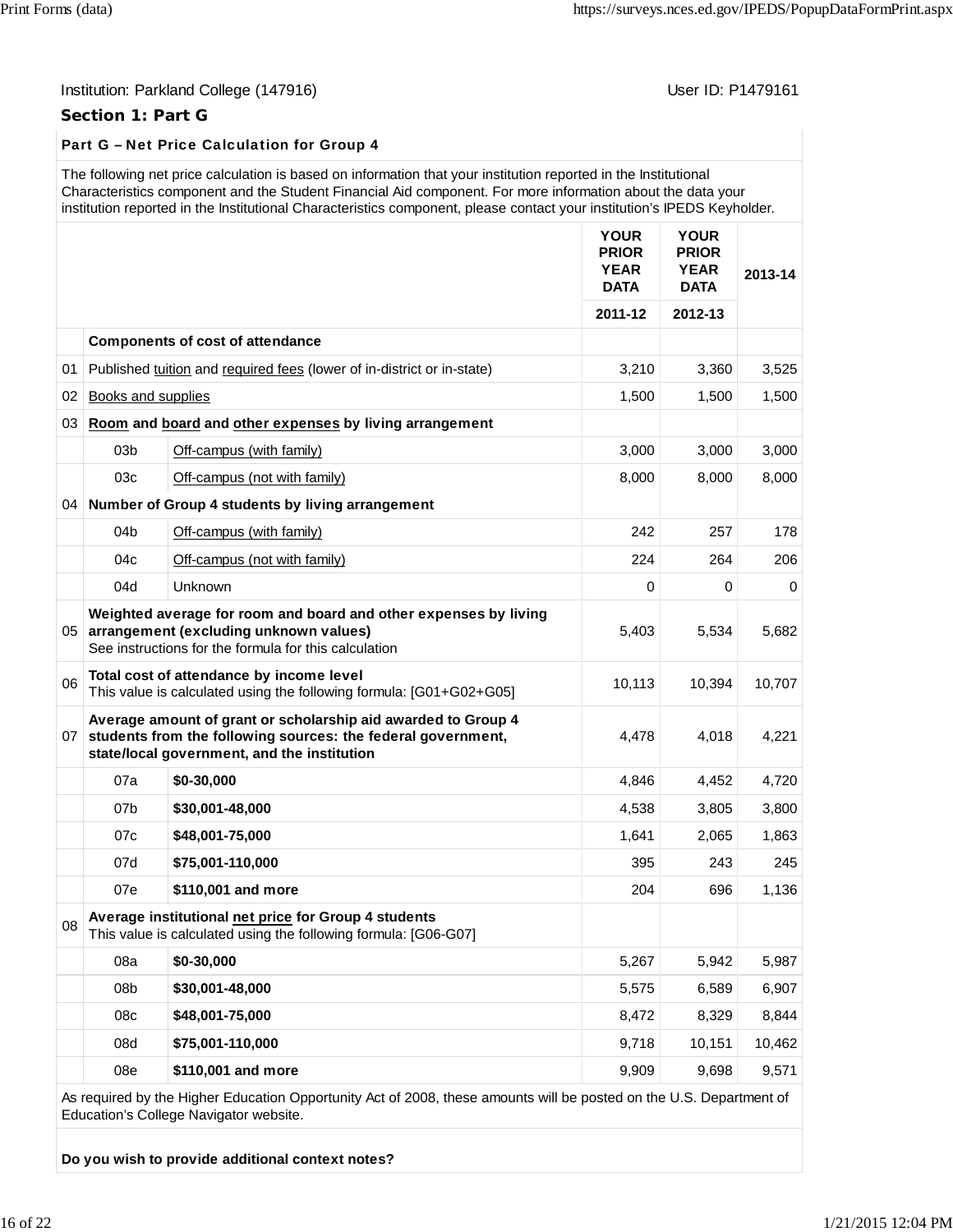|                                                                                                  | Yes | No |
|--------------------------------------------------------------------------------------------------|-----|----|
| You may use the space below to provide context for these data. These context notes may be posted |     |    |
| on the College Navigator website and should be written to be understood by students and parents. |     |    |
|                                                                                                  |     |    |
|                                                                                                  |     |    |
|                                                                                                  |     |    |
|                                                                                                  |     |    |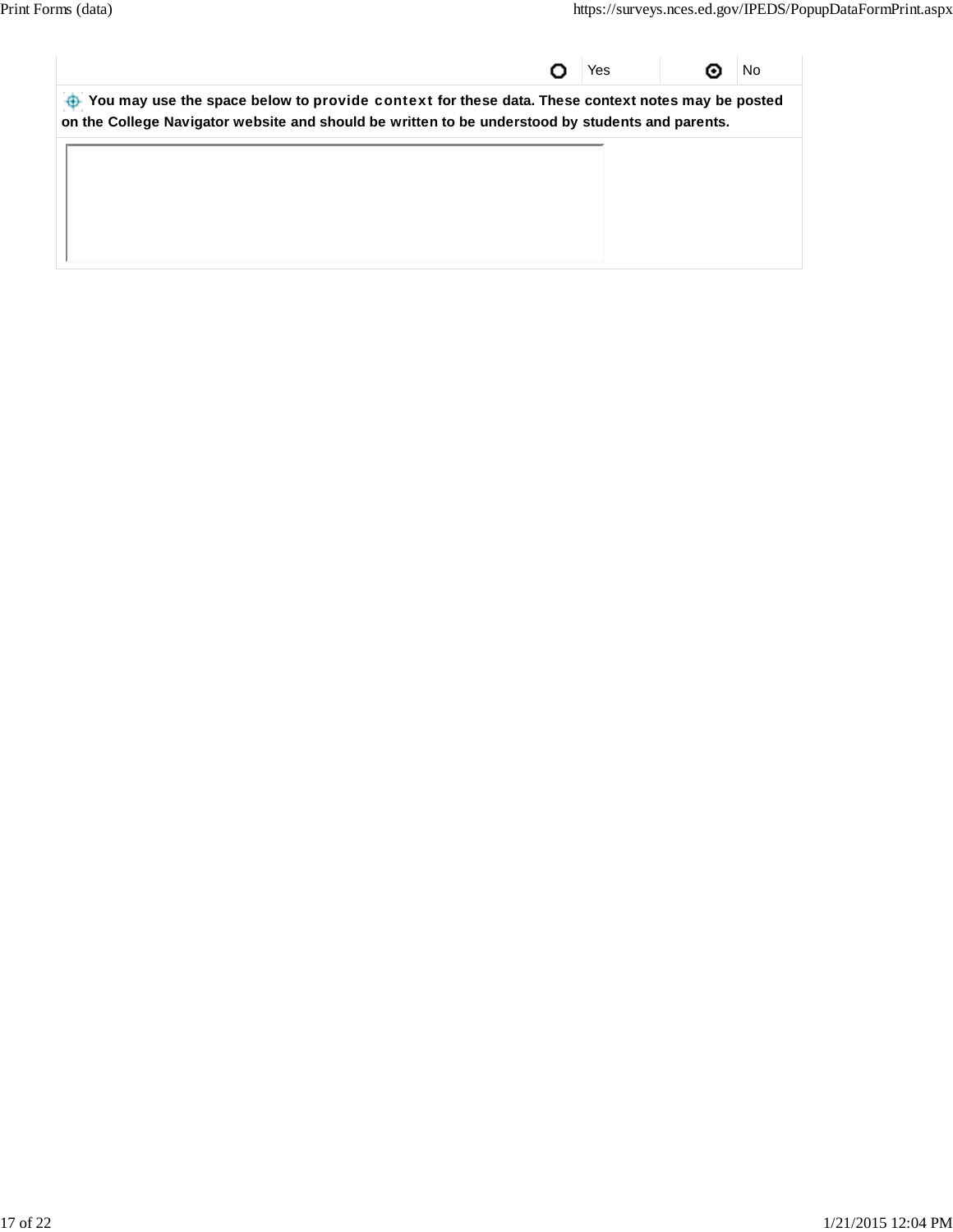| Institution: Parkland College (147916)                                                                                                                                                                                                                                                                                                                                                                                                                                                                                                                                                                                                               |                                                            | User ID: P1479161                                                                |  |  |  |  |  |  |
|------------------------------------------------------------------------------------------------------------------------------------------------------------------------------------------------------------------------------------------------------------------------------------------------------------------------------------------------------------------------------------------------------------------------------------------------------------------------------------------------------------------------------------------------------------------------------------------------------------------------------------------------------|------------------------------------------------------------|----------------------------------------------------------------------------------|--|--|--|--|--|--|
| Section 2: Military Servicemembers and Veteran's Benefits                                                                                                                                                                                                                                                                                                                                                                                                                                                                                                                                                                                            |                                                            |                                                                                  |  |  |  |  |  |  |
| Section 2: Military Servicemembers and Veteran's Benefits                                                                                                                                                                                                                                                                                                                                                                                                                                                                                                                                                                                            |                                                            |                                                                                  |  |  |  |  |  |  |
| IMPORTANT NOTE: Report for July 1, 2013-June 30, 2014                                                                                                                                                                                                                                                                                                                                                                                                                                                                                                                                                                                                |                                                            |                                                                                  |  |  |  |  |  |  |
|                                                                                                                                                                                                                                                                                                                                                                                                                                                                                                                                                                                                                                                      |                                                            |                                                                                  |  |  |  |  |  |  |
| • Report the total number of student recipients and the total dollar amounts for each program.<br>• Student recipients can also include eligible spouse or dependents.<br>. Consult with your campus certifying official, who may not be in the student financial aid office.<br>• For Post-9/11 GI Bill Benefits, do not include the matching institutional aid provided through the<br>Yellow Ribbon Program if your institution participated.<br>• Information reported to IPEDS is only what is known to the institution.<br>• Enter zero (0) if your institution did not have beneficiaries for a program. Please do not leave a<br>cell blank. |                                                            |                                                                                  |  |  |  |  |  |  |
| Type of benefit/assistance                                                                                                                                                                                                                                                                                                                                                                                                                                                                                                                                                                                                                           | <b>Number of students</b><br>receiving benefits/assistance | Total dollar amount of<br>benefits/assistance awarded<br>through the institution |  |  |  |  |  |  |
| <b>Undergraduate students</b>                                                                                                                                                                                                                                                                                                                                                                                                                                                                                                                                                                                                                        |                                                            |                                                                                  |  |  |  |  |  |  |
| Post-9/11 GI Bill Benefits                                                                                                                                                                                                                                                                                                                                                                                                                                                                                                                                                                                                                           | 59                                                         | 151,842                                                                          |  |  |  |  |  |  |
| Department of Defense Tuition Assistance<br>Program                                                                                                                                                                                                                                                                                                                                                                                                                                                                                                                                                                                                  | $\overline{7}$                                             | 7,570                                                                            |  |  |  |  |  |  |
|                                                                                                                                                                                                                                                                                                                                                                                                                                                                                                                                                                                                                                                      |                                                            |                                                                                  |  |  |  |  |  |  |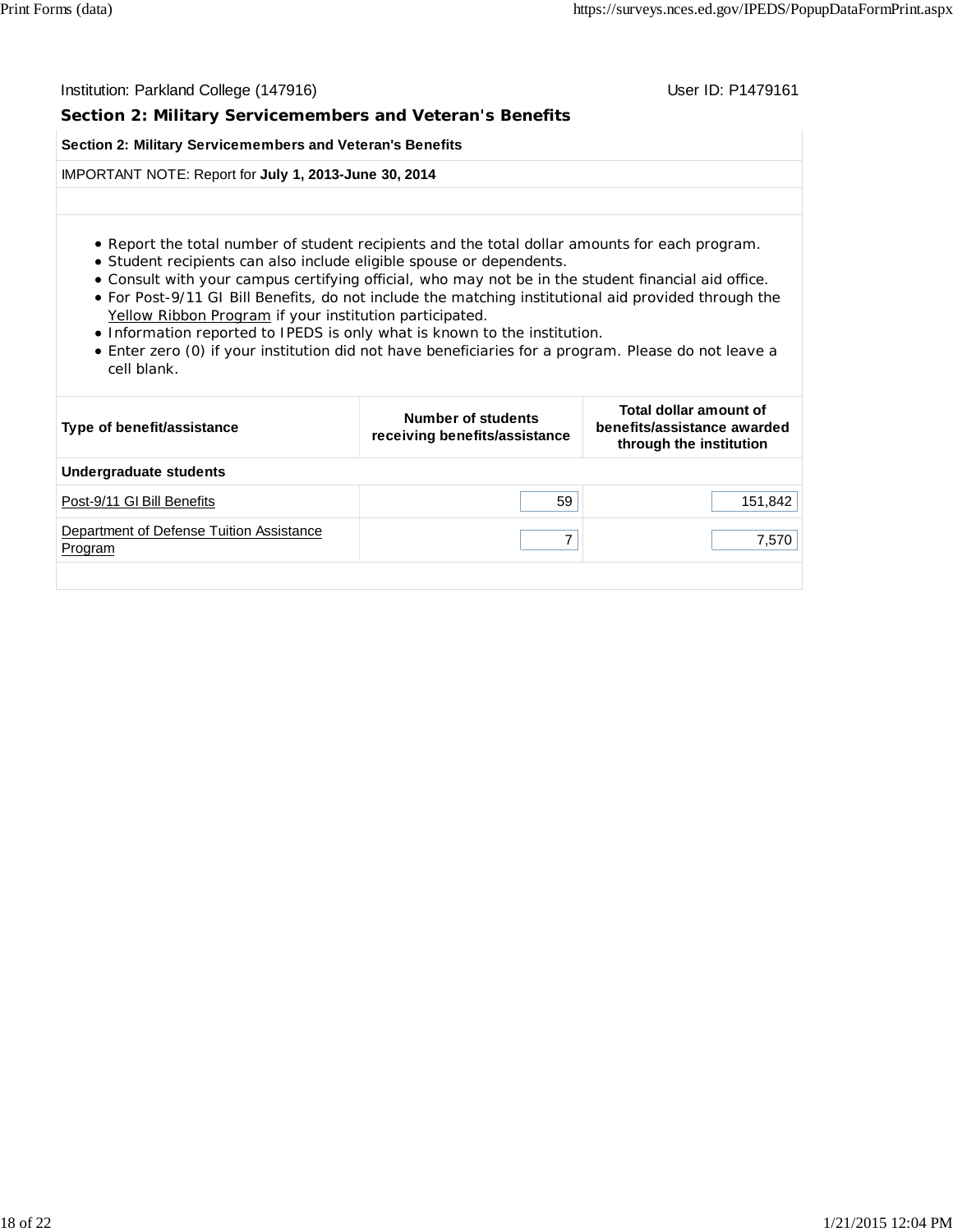# **Prepared by**

|                                                                                                                                                                                                                                             | This survey component was prepared by:                                                                                                                                                                                                                                                                                                                                |    |                          |          |                   |  |
|---------------------------------------------------------------------------------------------------------------------------------------------------------------------------------------------------------------------------------------------|-----------------------------------------------------------------------------------------------------------------------------------------------------------------------------------------------------------------------------------------------------------------------------------------------------------------------------------------------------------------------|----|--------------------------|----------|-------------------|--|
| ⊙                                                                                                                                                                                                                                           | Keyholder                                                                                                                                                                                                                                                                                                                                                             | ი  | <b>SFA Contact</b>       | O        | <b>HR Contact</b> |  |
| Ω                                                                                                                                                                                                                                           | <b>Finance Contact</b>                                                                                                                                                                                                                                                                                                                                                | O  | Academic Library Contact | O        | Other             |  |
| Name:                                                                                                                                                                                                                                       | <b>Brian Counter</b>                                                                                                                                                                                                                                                                                                                                                  |    |                          |          |                   |  |
| Email:                                                                                                                                                                                                                                      | bcounter@parkland.edu                                                                                                                                                                                                                                                                                                                                                 |    |                          |          |                   |  |
|                                                                                                                                                                                                                                             |                                                                                                                                                                                                                                                                                                                                                                       |    |                          |          |                   |  |
| component?                                                                                                                                                                                                                                  | How long did it take to prepare this survey                                                                                                                                                                                                                                                                                                                           | 12 | hours                    | $\Omega$ | minutes           |  |
|                                                                                                                                                                                                                                             |                                                                                                                                                                                                                                                                                                                                                                       |    |                          |          |                   |  |
| The name of the preparer is being collected so that we can follow up with the appropriate person in the event that there<br>are questions concerning the data. The Keyholder will be copied on all email correspondence to other preparers. |                                                                                                                                                                                                                                                                                                                                                                       |    |                          |          |                   |  |
| System.                                                                                                                                                                                                                                     | The time it took to prepare this component is being collected so that we can continue to improve our estimate of the<br>reporting burden associated with IPEDS. Please include in your estimate the time it took for you to review instructions,<br>query and search data sources, complete and review the component, and submit the data through the Data Collection |    |                          |          |                   |  |
|                                                                                                                                                                                                                                             |                                                                                                                                                                                                                                                                                                                                                                       |    |                          |          |                   |  |

Thank you for your assistance.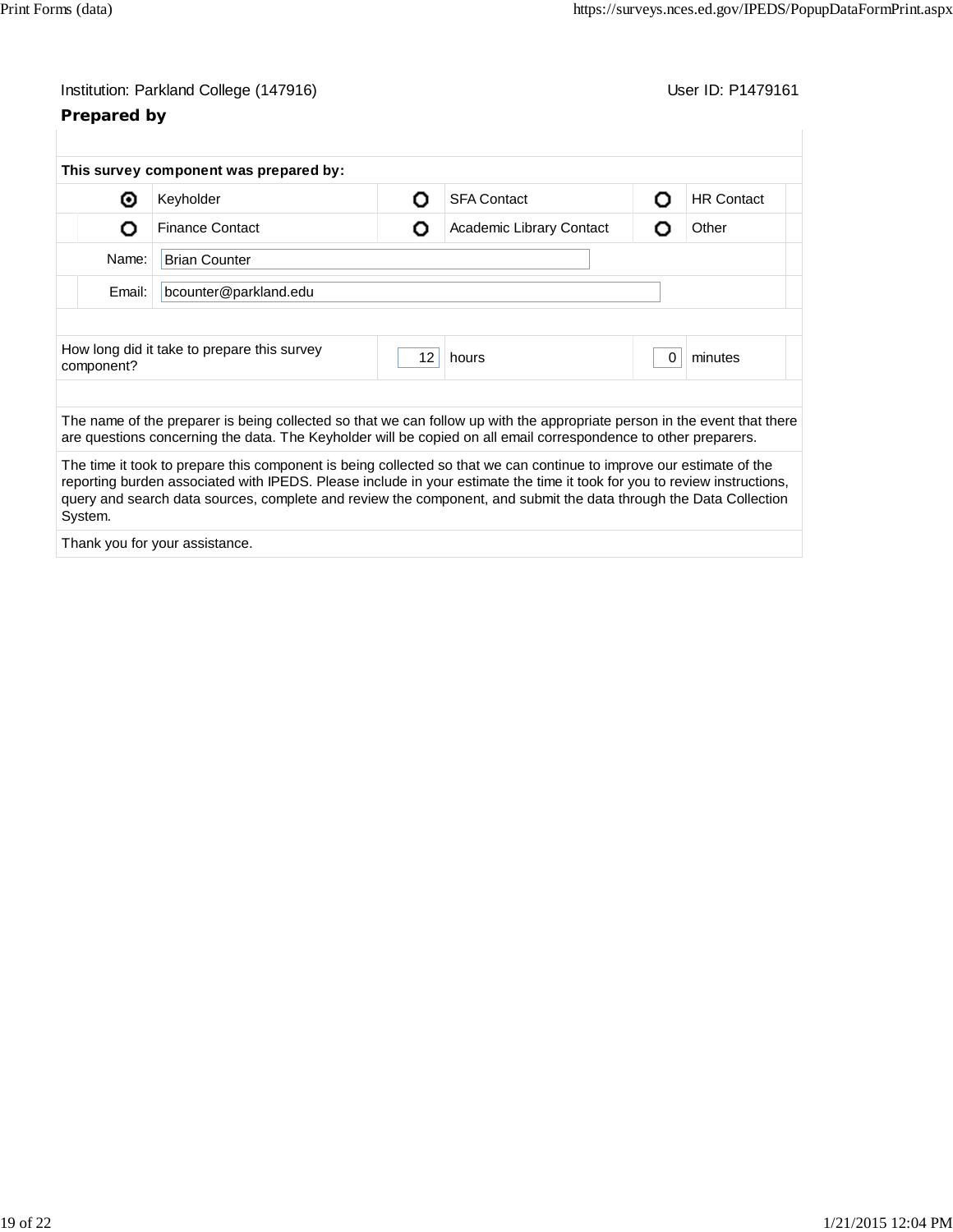### **Summary**

## **IPEDS Student Financial Aid (SFA) Survey Summary**

IPEDS collects important information regarding your institution. All data reported in IPEDS survey components become available in the IPEDS Data Center and appear as aggregated data in various Department of Education reports. Additionally, some of the reported data appears specifically for your institution through the College Navigator website and is included in your institution's Data Feedback Report (DFR). The purpose of this summary is to provide you an opportunity to view some of the data that, when accepted through the IPEDS quality control process, will appear on the College Navigator website and/or your DFR. College Navigator is updated approximately three months after the data collection period closes and Data Feedback Reports will be available through the **Data Center** and sent to your institution's CEO in November 2015.

Please review your data for accuracy. If you have questions about the data displayed below after reviewing the data reported on the survey screens, please contact the IPEDS Help Desk at: 1-877-225-2568 or ipedshelp@rti.org.

| Total grant aid received by all undergraduate students                       | \$12,739,846                                                  |                                                    |
|------------------------------------------------------------------------------|---------------------------------------------------------------|----------------------------------------------------|
| Number of undergraduate students who received a Pell Grant                   | 2,782                                                         |                                                    |
| Percentage of FTFT students receiving any financial aid                      |                                                               | 68%                                                |
|                                                                              |                                                               |                                                    |
|                                                                              | Percentage of FTFT<br>students receiving<br>grant aid by type | Average amount of<br>grant aid received by<br>type |
| Total                                                                        | 54%                                                           | \$4,924                                            |
| <b>Federal Government</b>                                                    | 47%                                                           | \$4,376                                            |
| Pell                                                                         | 47%                                                           | \$4,291                                            |
| Other Federal                                                                | 10%                                                           | \$381                                              |
| State/Local Government                                                       | 23%                                                           | \$1,406                                            |
| Institutional                                                                | 11%                                                           | \$2,722                                            |
|                                                                              |                                                               |                                                    |
|                                                                              | Percentage of FTFT<br>students receiving<br>loans by type     | Average amount of<br>loans received by<br>type     |
| Total                                                                        | 41%                                                           | \$4,022                                            |
| Federal                                                                      | 41%                                                           | \$3,858                                            |
| Non-federal                                                                  | 1%                                                            | \$4,537                                            |
|                                                                              |                                                               |                                                    |
| Average net price for FTFT students who receive grant aid                    |                                                               | \$5,766                                            |
| Average net price for FTFT students who receive Title IV federal student aid |                                                               |                                                    |
| $$0 - 30,000$                                                                | \$5,987                                                       |                                                    |
| $$30,001 - 48,000$                                                           | \$6,907                                                       |                                                    |
| $$48,001 - 75,000$                                                           |                                                               | \$8,844                                            |
| $$75,001 - 110,000$                                                          | \$10,462                                                      |                                                    |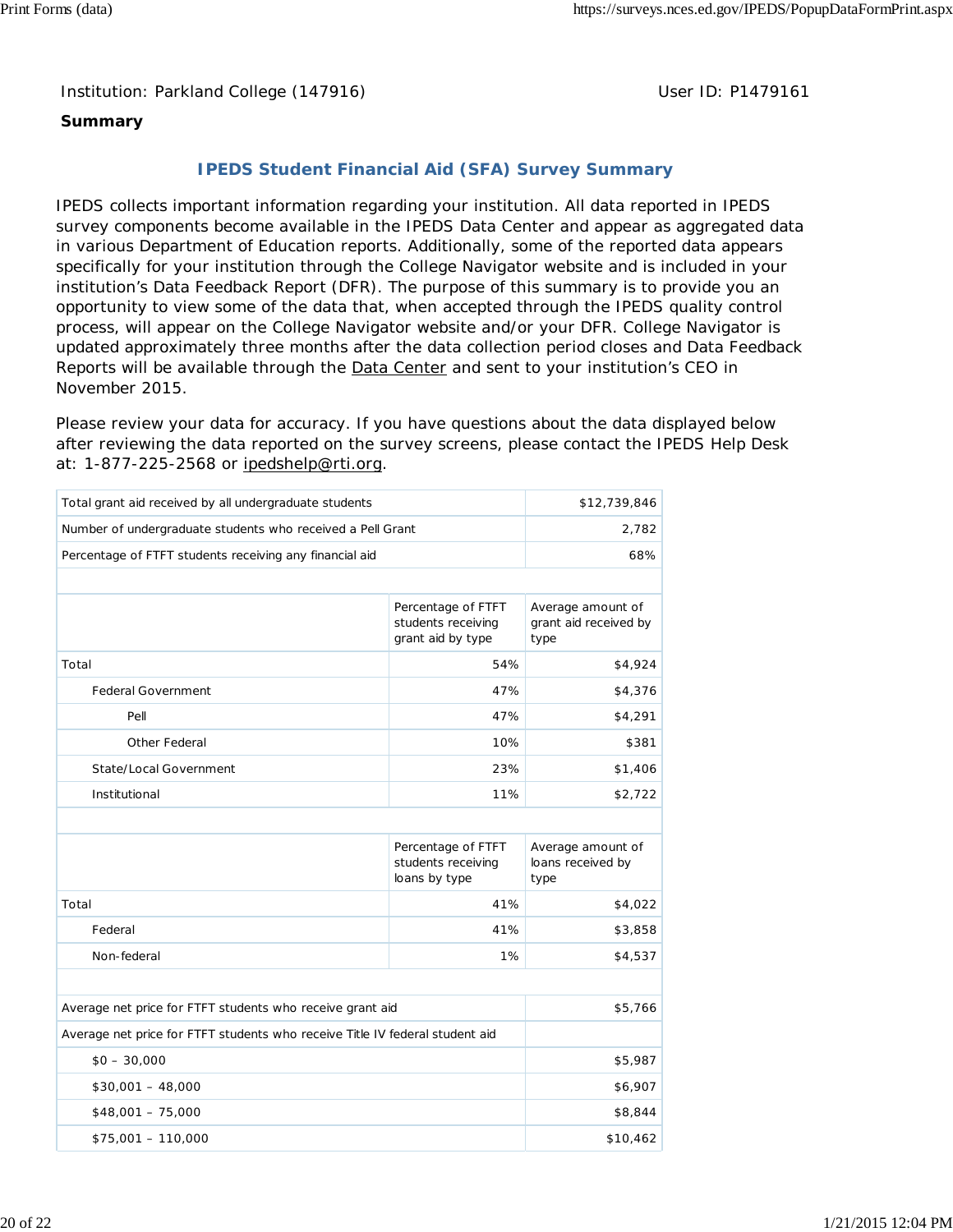| \$110,001 and more | \$9,571 |
|--------------------|---------|
|                    |         |

| Military Servicemembers and Veteran's Benefits   |                                                        |                                                                                        |  |  |  |  |
|--------------------------------------------------|--------------------------------------------------------|----------------------------------------------------------------------------------------|--|--|--|--|
|                                                  | Number of<br>students receiving<br>benefits/assistance | Total dollar<br>amount of<br>benefits/assistance<br>awarded through<br>the institution |  |  |  |  |
| Post-9/11 GI Bill Benefits                       |                                                        |                                                                                        |  |  |  |  |
| Undergraduate students                           | 59                                                     | \$151,842                                                                              |  |  |  |  |
| Graduate students                                |                                                        | N/A                                                                                    |  |  |  |  |
| Total                                            | 59                                                     | \$151,842                                                                              |  |  |  |  |
| Department of Defense Tuition Assistance Program |                                                        |                                                                                        |  |  |  |  |
| Undergraduate students                           | 7                                                      | \$7,570                                                                                |  |  |  |  |
| Graduate students                                |                                                        | N/A                                                                                    |  |  |  |  |
| Total                                            | 7                                                      | \$7,570                                                                                |  |  |  |  |